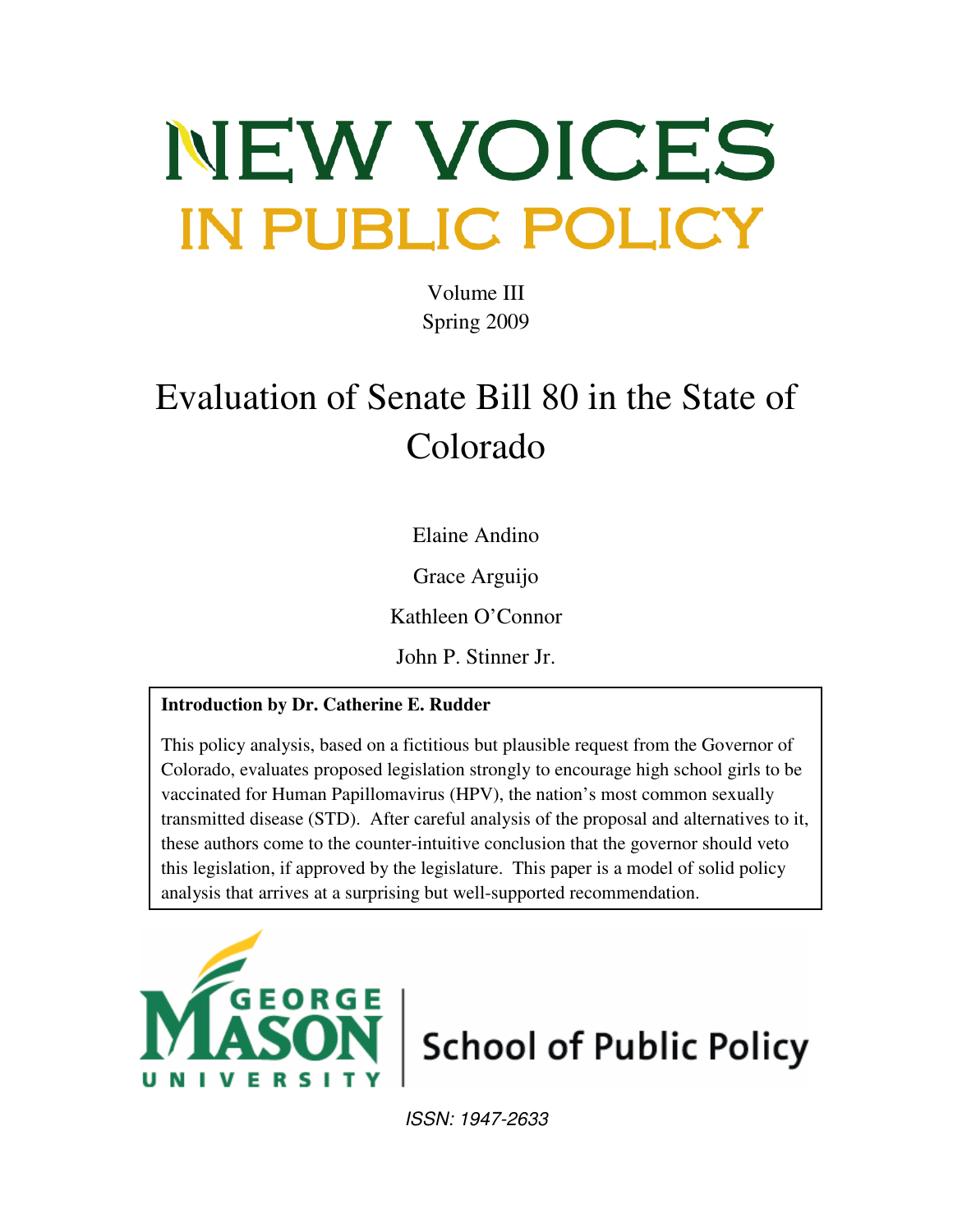## **Table of Contents**

| <b>Executive Summary</b>                               |    |  |
|--------------------------------------------------------|----|--|
| <b>Background</b>                                      | 4  |  |
| <b>Funding</b>                                         | 5  |  |
| <b>Alternatives</b>                                    |    |  |
| <b>Health Insurance Mandates</b>                       | 7  |  |
| <b>Public Awareness Programs</b>                       | 8  |  |
| <b>School Mandates</b>                                 | 9  |  |
| Criteria                                               |    |  |
| <b>Political Feasibility</b>                           | 10 |  |
| <b>Political Makeup</b>                                |    |  |
| <b>Public Opinion</b>                                  |    |  |
| <b>Cultural Reality</b>                                |    |  |
| <b>Safety Concerns</b>                                 | 13 |  |
| Personal Freedom                                       |    |  |
| <b>Efficacy of Vaccine Programs</b>                    | 15 |  |
| <b>Cost Effectiveness</b>                              | 17 |  |
| Fairness                                               | 18 |  |
| Recommendation                                         | 19 |  |
| <b>Appendices</b>                                      |    |  |
| Appendix A - Background of Colorado Governor           |    |  |
| Appendix B - History of Vaccination Programs           |    |  |
| Appendix C - Table 1: Justification for Recommendation | 24 |  |
| <b>Bibliography</b>                                    | 26 |  |
|                                                        |    |  |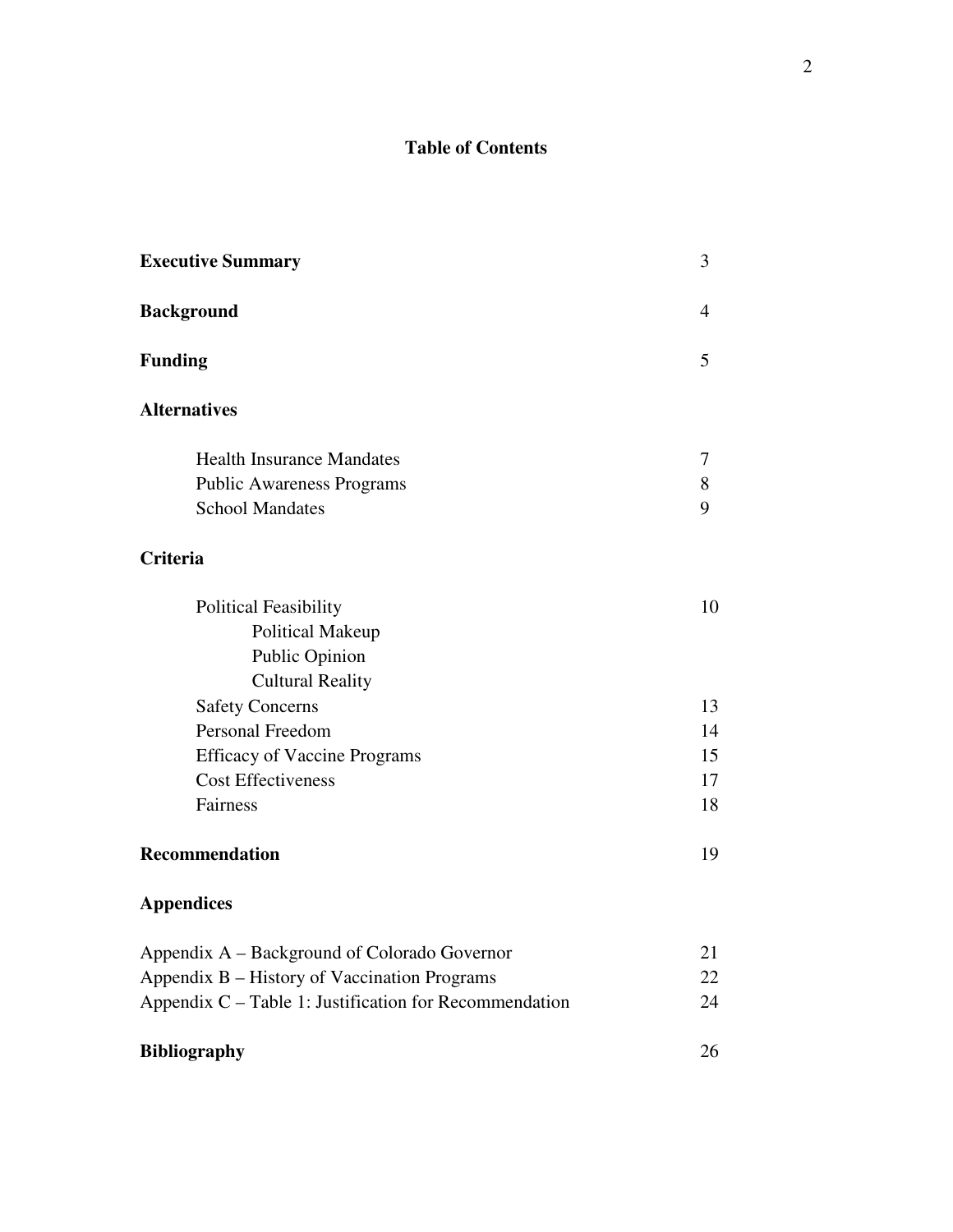#### **Executive Summary**

The Human Papillomavirus (HPV) is the nation's most common sexually transmitted disease  $(STD)$ .<sup>1</sup> HPV can cause genital warts and cervical cancer in infected women.<sup>2</sup> Recently, a vaccine Gardasil was introduced which protects women against contracting four types of HPV.  $3$  The State of Colorado has introduced legislation to combat the HPV problem within its constituency. The legislation, Senate Bill 80 (S.B. 80), requires a female student and her parent or guardian to be presented with information regarding the link between HPV and cervical cancer and the availability of a vaccine to prevent certain types of HPV. It also requires female students to present evidence of the receipt of the vaccine prior to attending school or the election of the parent or guardian for the student not to receive the vaccine. $4$ 

Before this legislation is signed into law, the Governor of Colorado, Bill Ritter (D), has requested an evaluation of all HPV vaccination legislation in the United States in order to measure whether or not the State of Colorado's legislation is an appropriate response to the issue. In this evaluation an analysis of possible policy alternatives will be conducted. The analysis will include current public awareness campaigns, school mandates, insurance mandates and funding issues relating to the legislation and programs associated with it. Additionally, the criteria used to determine the overall recommendation to Governor Ritter will also be discussed. The recommendation is that Governor Ritter should veto S.B. 80 if passed by the State's Legislative bodies and should continue to promote adherence to the state's current HPV prevention and vaccination policies.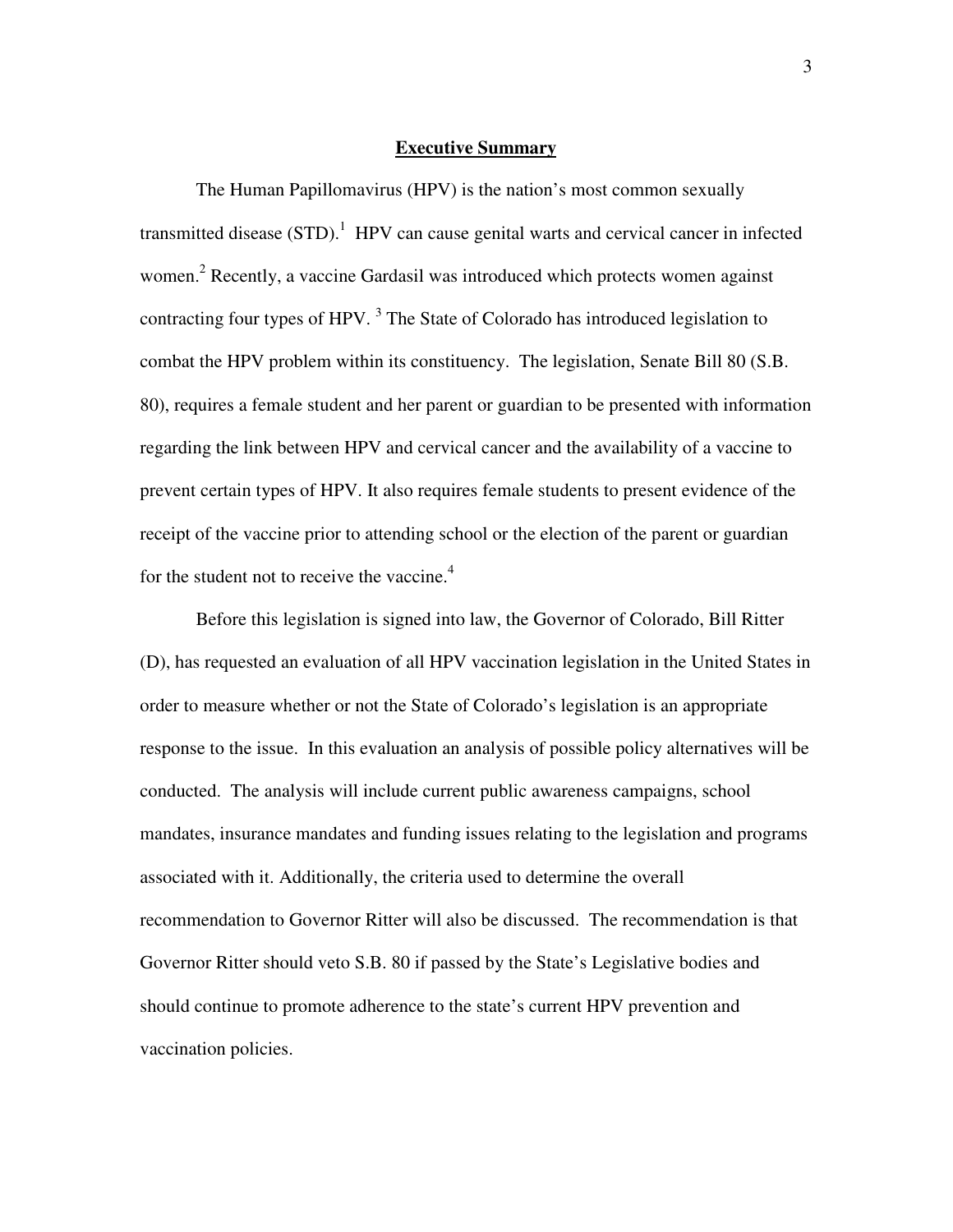#### **Background**

HPV is the nation's most common sexually transmitted disease  $(STD)$ .<sup>5</sup> There are more than 40 types of HPV, which causes genital warts and cervical cancer in infected women.<sup>6</sup> The American Cancer Society estimates that 11,070 women will contract cervical cancer in 2008.<sup>7</sup> It is estimated that 20 million Americans are currently infected with HPV and close to 6.2 million people become newly infected each year. $8$ Although traditional means of prevention of STDs such as the use of condoms during sexual intercourse reduce the risk of infection, they do not fully protect against contracting  $HPV.<sup>9</sup>$ 

To combat this growing concern, the United States Food and Drug Administration (FDA) has approved the use of the vaccine, Gardasil, which protects women against contracting four types of HPV.<sup>10</sup> These types of HPV together account for some 70% of cervical cancer in women and 90% of genital warts. The Advisory Committee on Immunization Practices (ACIP), a national group of experts that advises the Centers for Disease Control and Prevention (CDC), has recommended that girls aged 11-12 years old, and possibly girls as young as 9 be given the vaccination.<sup>11</sup> ACIP has also recommended that the vaccination be given to girls/women ages 13-26 year olds who have not yet received or completed the vaccination series.<sup>12</sup> Following the approval of the drug by the FDA and the recommendations of the ACIP, state legislatures across the country began introducing state-specific legislation to address the issue. The legislation is varied and creates a patchwork of policy approaches and alternatives to address the HPV issue at the state level.

• *If you would like further information as to the history and role of state governments in mandatory vaccination programs, see Appendix B.*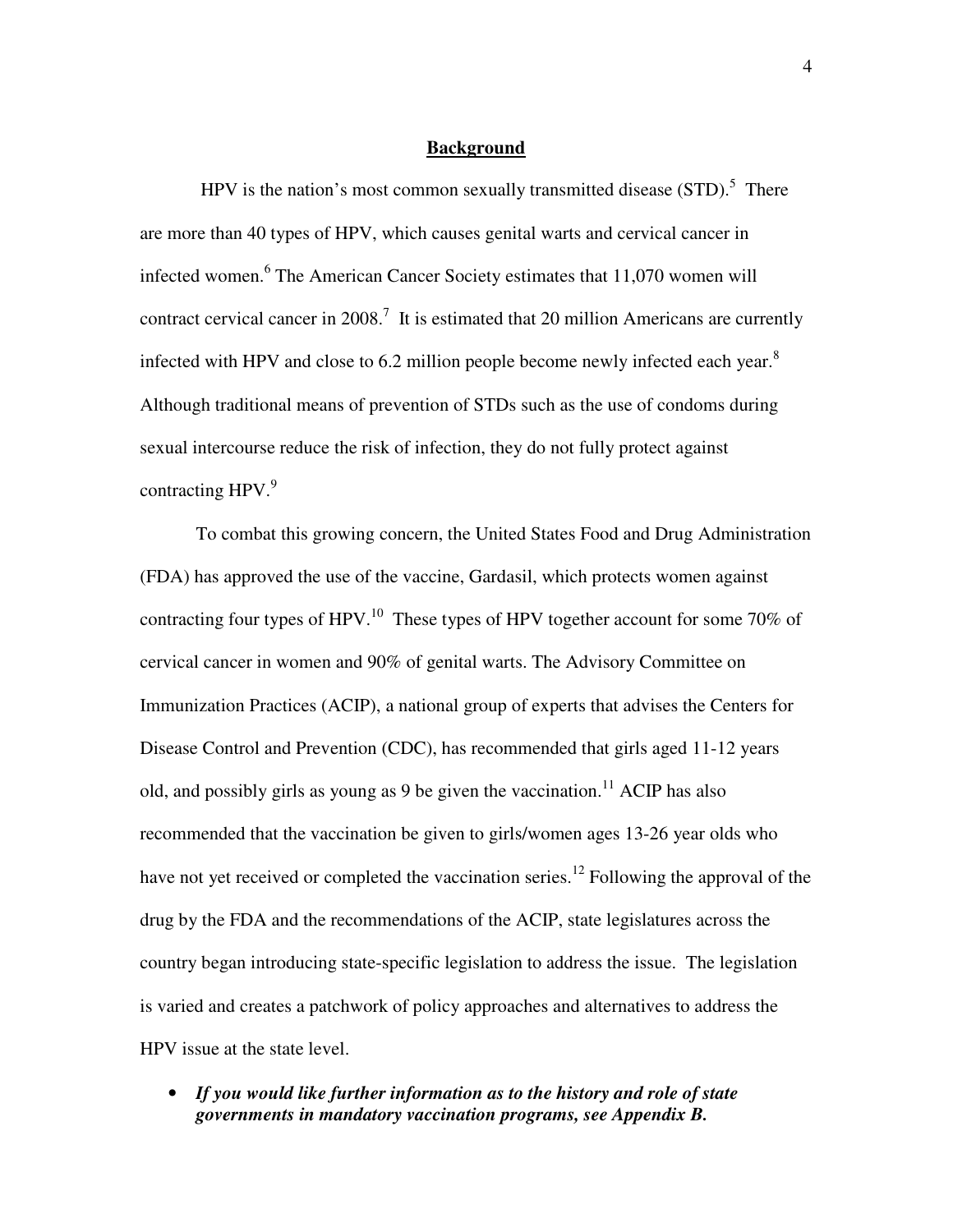#### **Funding**

There are three options available for citizens to obtain vaccines and prevent the spread of disease.<sup>13</sup> These options are as follows: private health insurance companies cover the entire cost of the patient's immunization, through federal or state programs, or the vaccination is paid for entirely out of the citizen's pocket.<sup>14</sup> Children and adults who do not have private insurance or the ability to pay the out-of-pocket expenses must seek federal or state aid for the vaccine. According to the National Council of State Legislatures, "Federal sources pay for almost 90 percent of total public vaccine expenditures providing funding for purchase and distribution, as well as for infrastructure such as statewide registries."<sup>15</sup> Two funds are available at the federal level for immunizations: the Vaccines for Children (VFC) Program and Section 317 of the Public Health Service Act.<sup>16</sup>

 The VFC program was created by Public Law 103-66, Omnibus Budget Reconciliation Act of 1993.<sup>17</sup> Under this program, federal funding is dispersed to the states to provide immunizations to children who might not otherwise be able to afford to be vaccinated.<sup>18</sup> In 1994, the Office of Management and Budget provided the allocation for the Centers for Medicare, Medicaid and the CDC to purchase necessary vaccines.<sup>19</sup> According to the CDC:

*[The] CDC buys vaccines at a discount and distributes them to grantees i.e., state health departments and certain local and territorial public health agencies—which in turn distribute them at no charge to those private physicians' offices and public health clinics registered as VFC providers. Children who are eligible for VFC vaccines are entitled to receive pediatric vaccines that are recommended by the Advisory Committee on Immunization Practices. <sup>20</sup>*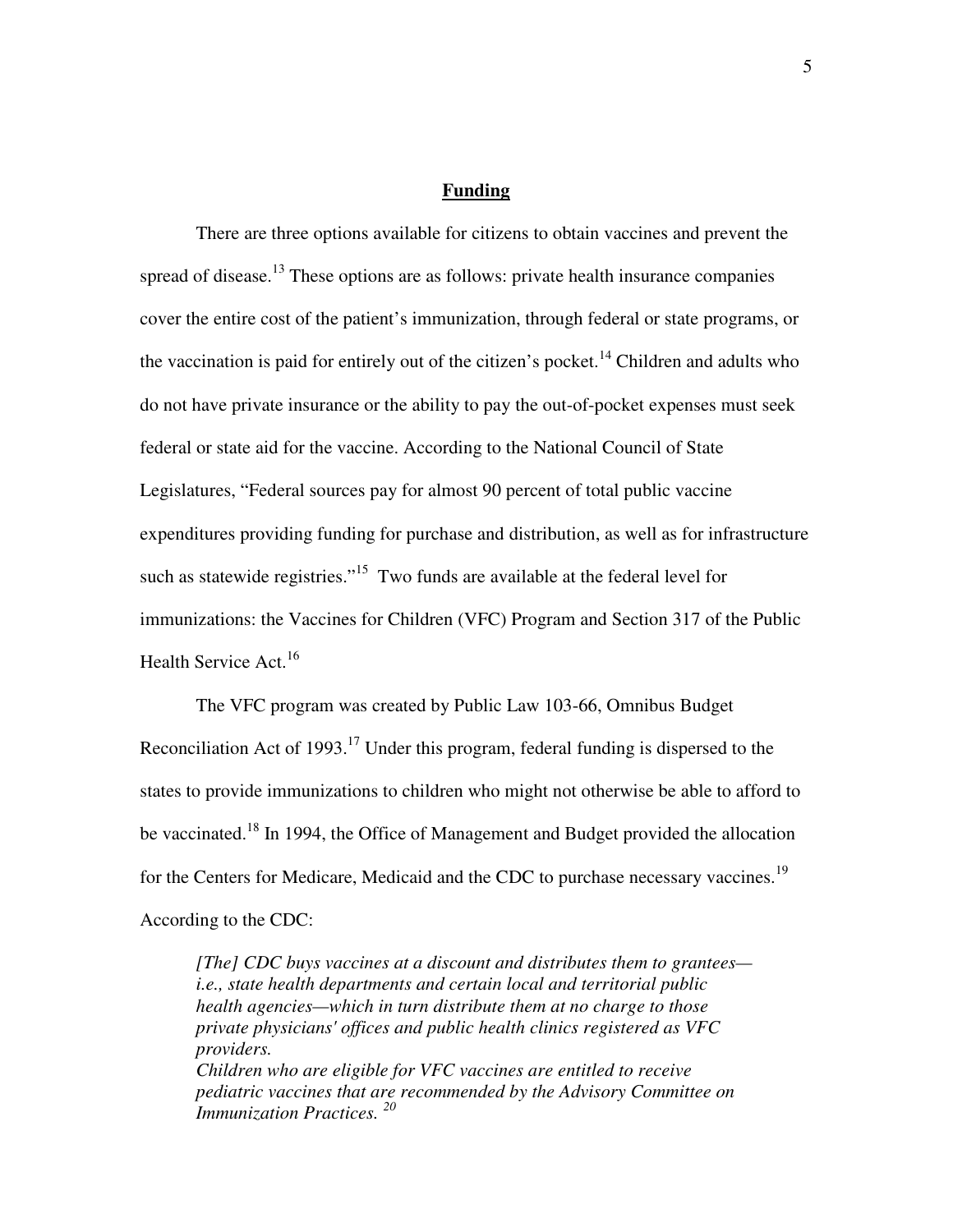Section 317 was created in 1962 to allow the federal government to allocate funds to all states to provide vaccines for children and adults served in public health clinics instead of offering cash.  $^{21}$  Vaccines purchased through the Section 317 program can be provided to anyone, including adults.

Approximately 25% of children in the United States receive some or all of their immunizations through public health departments, including:

- S-CHIP children seeking vaccines at public health clinics
- Children and teens without insurance coverage for vaccines ("underinsured")
- Fully insured children with high insurance deductible or co-pays
- Adults without adequate insurance coverage
- Children in need of vaccination who do not have a current healthcare provider  $^{22}$

In addition to Section 317, several states made the commitment to "universal purchase." In this situation, states using a combination of federal and state funding sources, purchase and distribute vaccines recommended for children to all public and

private immunization providers. In December 2000, there were 15 universal purchase

states.<sup>23</sup>

According to the CDC, in 2002 childhood vaccines in the US were purchased by:

- The private sector  $-43$  percent
- The VFC program 41 percent
- Section  $317 11$  percent
- State/local governments  $-5$  percent  $24$

#### **Alternatives**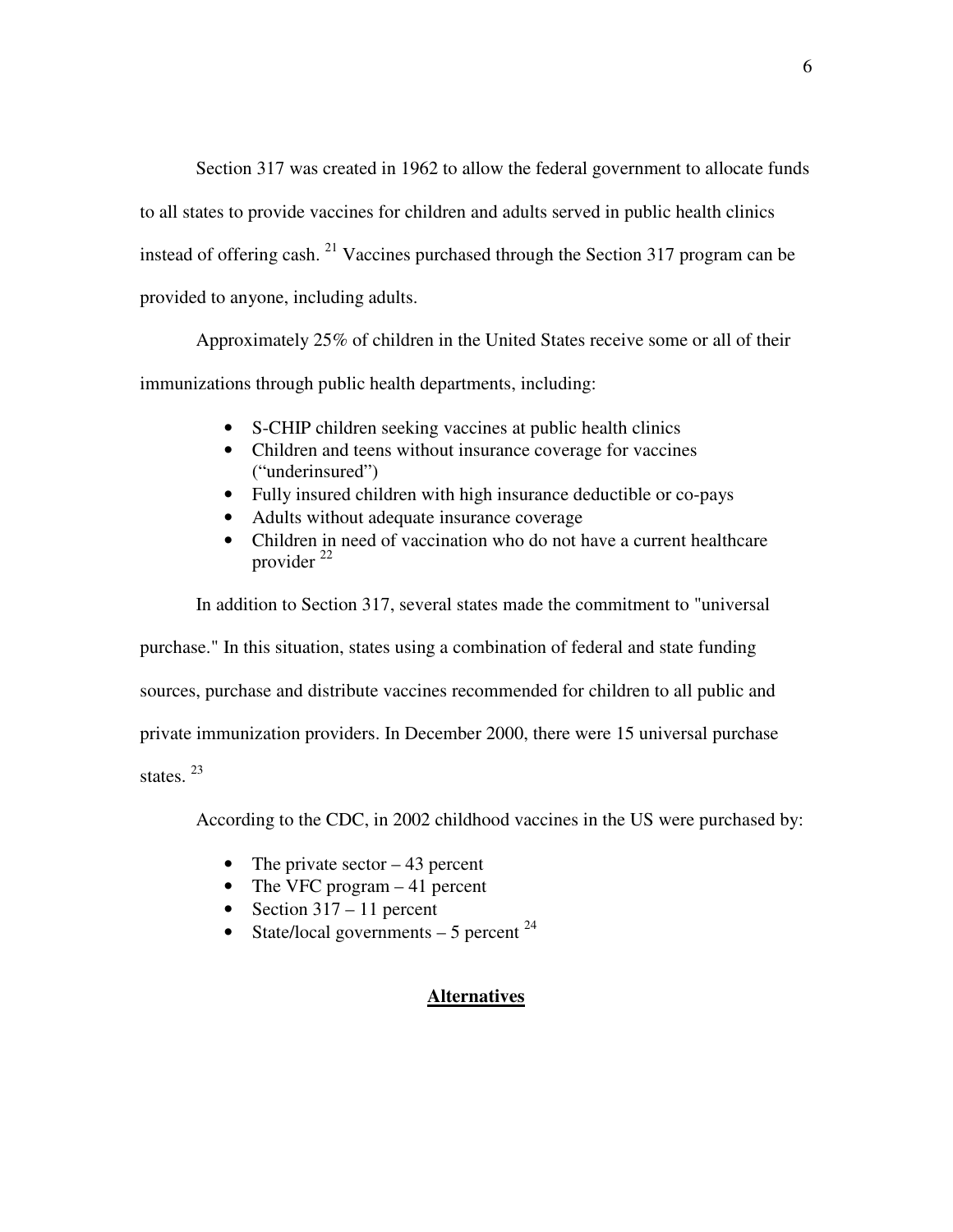To most effectively evaluate the possible benefits of S.B. 80, it is important to

first investigate and study the variety of options state governments have used to combat

the spread of HPV.

#### **Health Insurance Mandates**

Insurance mandate legislation has taken a number of forms in different states, including:

- A mandate that insurers cover the cost of the vaccine
- A vaccine mandate plus mandate to cover cervical cancer screenings
- Requirement that if a health plan currently provides coverage for cervical cancer screenings and/or surgery then they must also provide coverage for the vaccine
- Require a referral for the vaccine
- Mandate coverage for the vaccine only for specific age ranges, such at ages 9-26, 9-14 or 11 and older<sup>25</sup>

One approach that states have taken to reduce the spread of HPV is to mandate that insurance companies provide coverage for the FDA-approved HPV vaccine. Sixteen states have mandated insurance coverage for this vaccine<sup>26</sup> and numerous other states have considered legislative mandates. Most insurance plans already provide coverage for the HPV vaccine. Coverage policies typically follow the ACIP immunization recommendations. In addition, a survey conducted by the pharmaceutical industry found that more than 120 health insurance plans representing at least 96% of the privately insured citizens in the U.S. now cover Gardasil.<sup>27</sup> Further, Colorado passed legislation  $(H.B. 1301)$  that mandates certain health insurance cover the cost of the vaccine.<sup>28</sup>

#### **Public Awareness Programs**

Public awareness programs are essential to preventing the spread of HPV as much of the public is significantly undereducated about  $HPV<sup>29</sup>$ . Although the virus is relatively widespread, a majority of people in the United States are not familiar with HPV, its links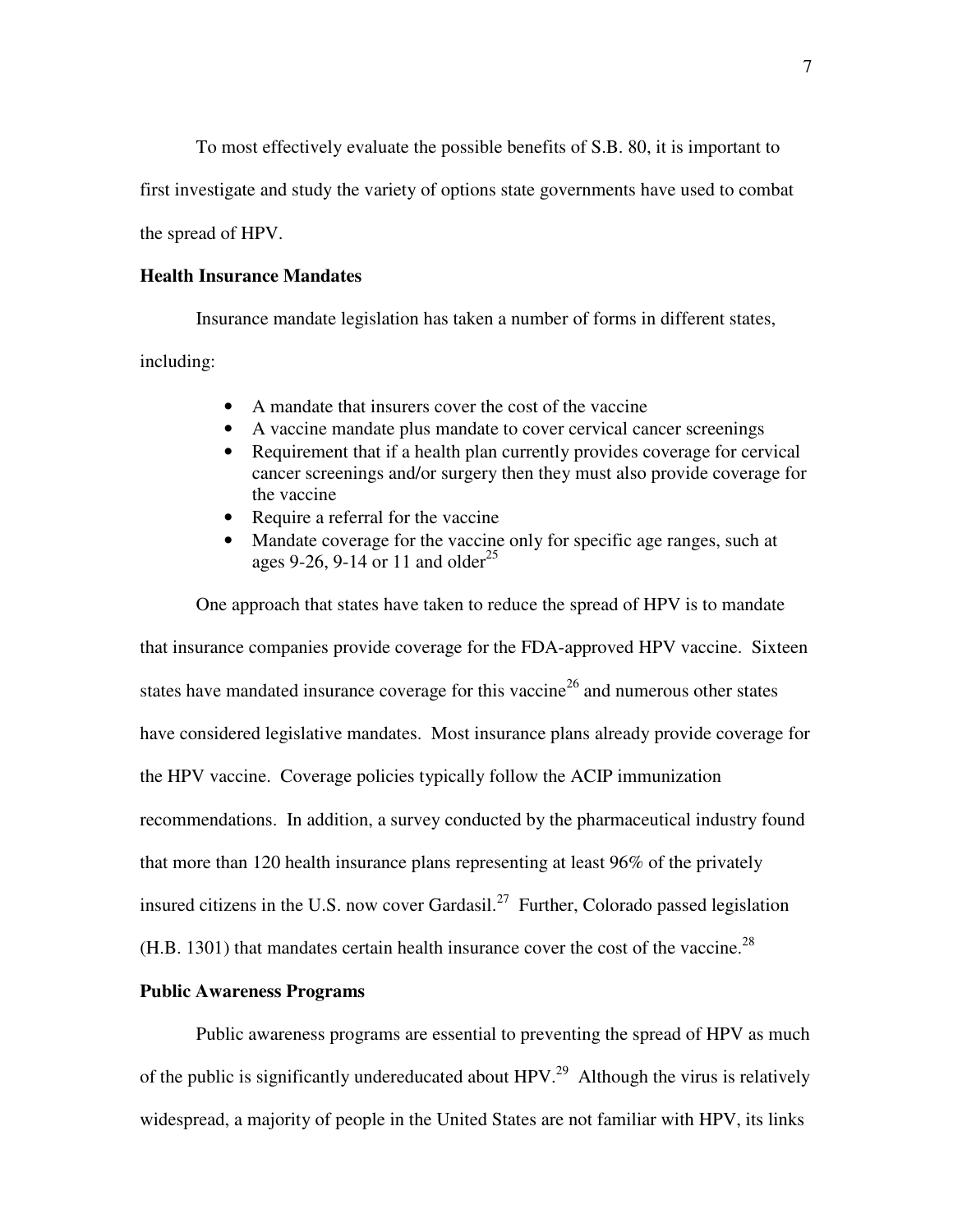to cancer and genital warts or the methods of preventing infection. The public is equally unaware of the connection between HPV and cervical cancer, which may hinder public acceptance of the new vaccine for  $HPV<sup>30</sup>$ .

Multiple states have either passed or are considering legislation to create awareness programs in regards to HPV and its links to cervical cancer. While State legislatures differ in their approach to disseminating information, the following methods are most commonly used:

- Integrating vaccine information into sexual education programs
- Sending information home to parents through schools
- Cervical cancer awareness campaigns through the health department<sup>31</sup>

Various states mandate information to be included in the public awareness campaigns but leave the exact content and means of distribution to the local agencies, care providers and school districts. Colorado's current policy requires adding HPV information and vaccine information to the sexual education curriculum in public schools and creating an awareness campaign within the Cervical Cancer Immunization Program.<sup>32</sup> Effective awareness programs must cover prevention – including the vaccine, transmission, treatment and links to cancer. Programs must also stress the continued need for routine pap smears and screenings.<sup>33</sup>

#### **School Mandates**

State mandated school immunizations are not a recent trend. By 1963, twenty different states mandated a number of immunizations for contagious diseases for school attendance.<sup>34</sup> As evidence of their effectiveness grew, other states followed with their own mandates. By 1980 all fifty states had mandated school immunization programs in place.<sup>35</sup>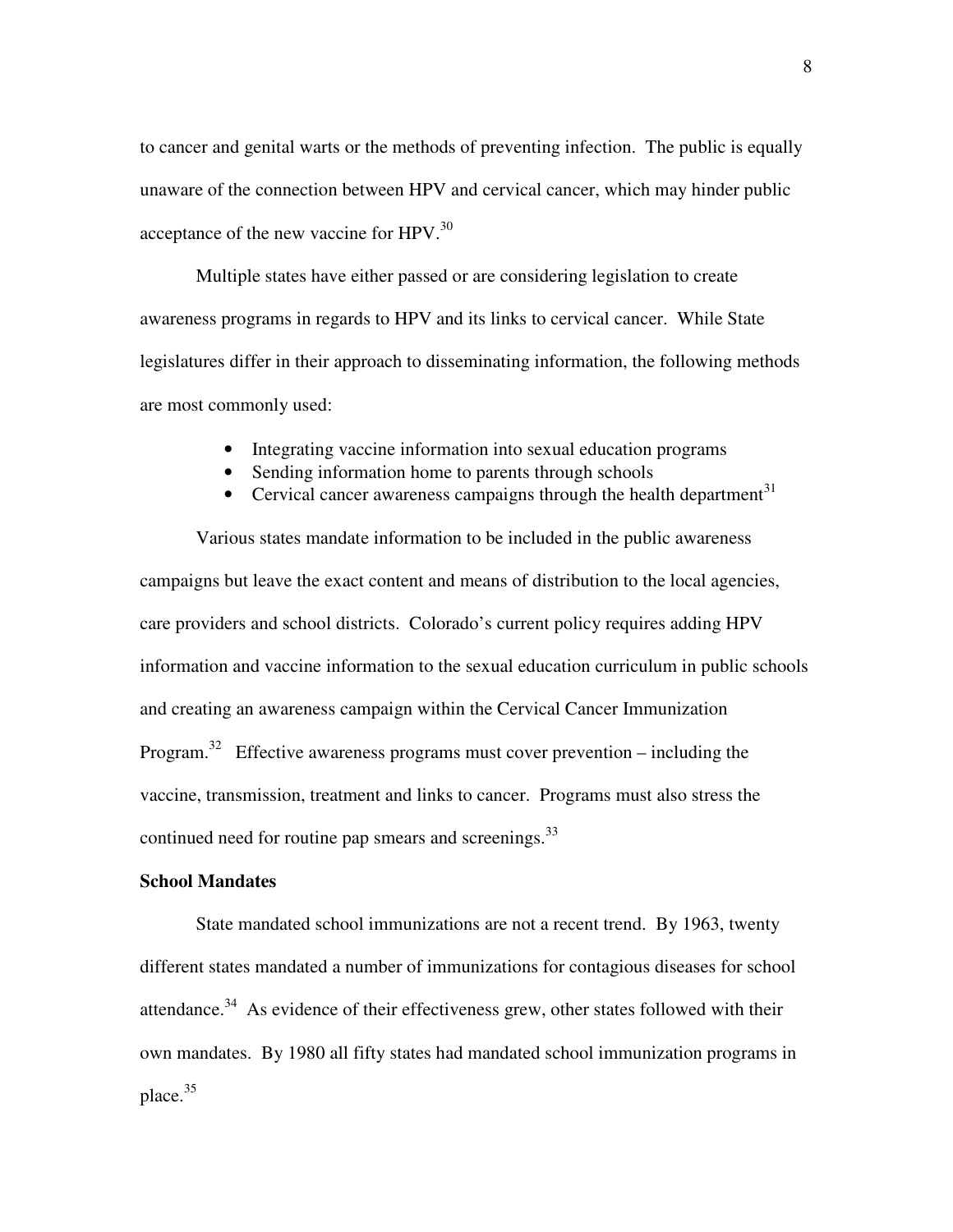With the introduction of the FDA approved HPV vaccine, many states are facing the issue of including the HPV vaccine on their list of mandated school immunizations. Twenty-four states and the District of Colombia have attempted to pass legislation aimed at requiring the vaccine for school attendance.<sup>36</sup> There are two basic options for school mandates: mandate with no opportunity for an opt-out, and mandates with a variety of opt-out possibilities.

School Mandates have a variety of age or grade requirements:  $37$ 

- Before the age of 12
- Before the age of 13
- Between the ages of 9 and 14
- Before entering the sixth grade
- Before entering middle school

School mandates also vary in the kinds of opt-out opportunities they offer:  $38$ 

- Parent/Guardian objection for any reason
- Religious belief
- Medical reasons
- Moral beliefs
- Financial constraints
- Opportunity to opt-out after parents are given information regarding the link between HPV and cervical cancer

In regards to Colorado's policy allowing for exemptions of the currently

mandated vaccines such as chicken pox, tetanus, etc., the state allows exemptions for religious beliefs, medical reasons and personal beliefs. All exemptions require that an official form be completed.<sup>39</sup>

Colorado does not currently mandate girls to have the HPV vaccine administered before they enter school. However, S.B. 80 would require girls to be given the vaccine before the age of 12 in order to attend school.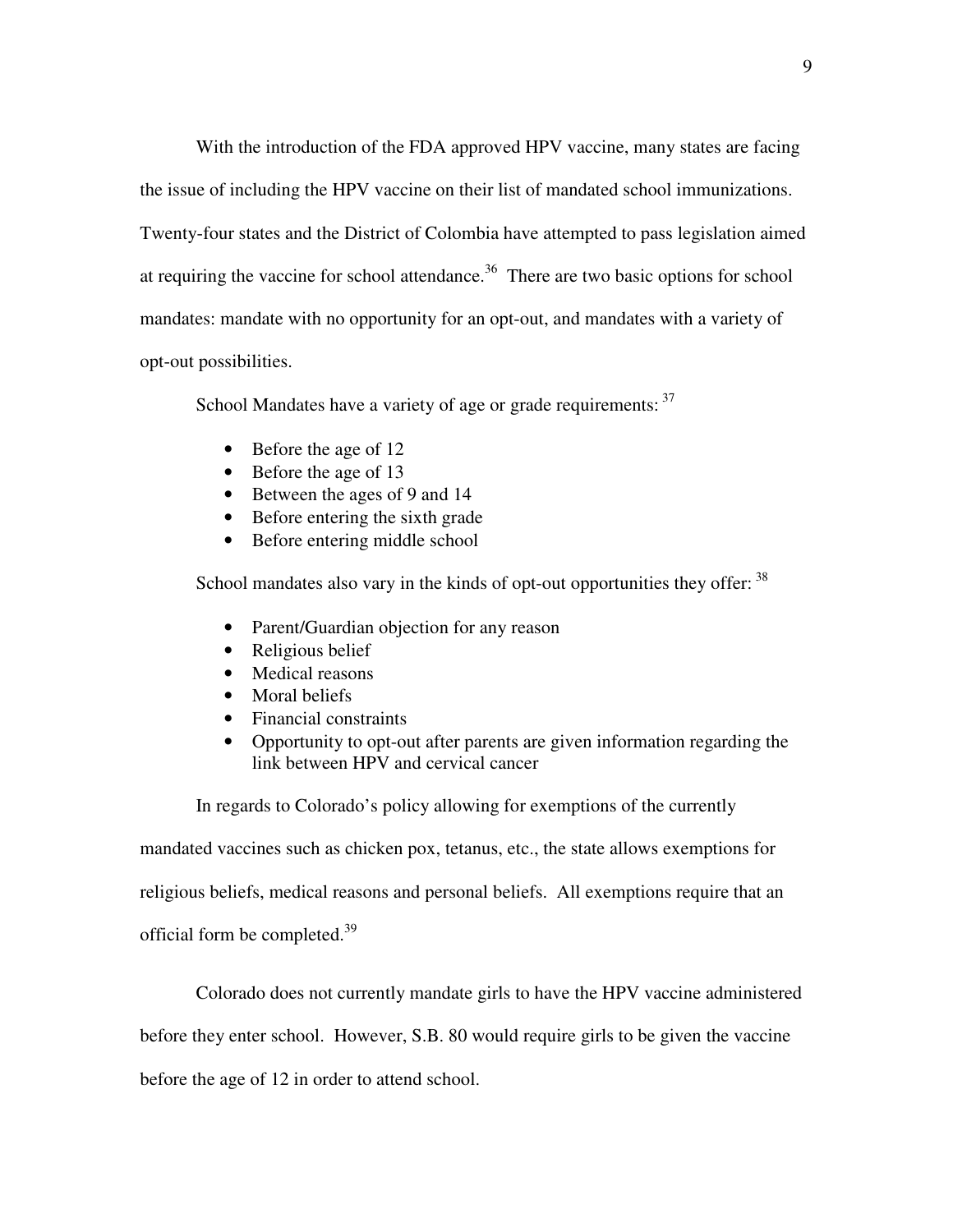#### **Criteria**

 Given the above alternatives, further considerations herein will focus on the possibility of a school mandated HPV vaccine, as suggested by S.B. 80. The following criteria will ultimately be used to determine whether or not a school mandate is appropriate for the State of Colorado.

#### **Political Feasibility**

#### *Political Makeup*

Colorado is a politically diverse state. It has typically been considered Republican, but has trended towards Democratic in recent years. In the 2006 election, Democrats won the Governorship and took control of the state legislature. On the other hand, Colorado also passed the socially conservative Marriage Protection Amendment in that same election. $40$ 

Colorado has areas that fall across the political spectrum, from the solidly Liberal/Democratic areas of Denver and Boulder to the socially conservative, solidly Republican Colorado Springs. The state's two U.S. Senators are split between each party and the Democrats have a slight edge in the U.S. House of Representatives, 4-3. The Democrats also control the State Senate, 18-17 and the State House, 35-30.<sup>41</sup> Because of this political diversity, the HPV school mandate bill had strong bipartisan support with both House Republican Minority Leader Mike May and State Democratic State Senator Suzanne Williams sponsoring the legislation. $42$ 

#### *Public Opinion*

There is not widespread public support for mandating that girls receive the HPV vaccine in order to attend school. A University of Michigan poll found that less than half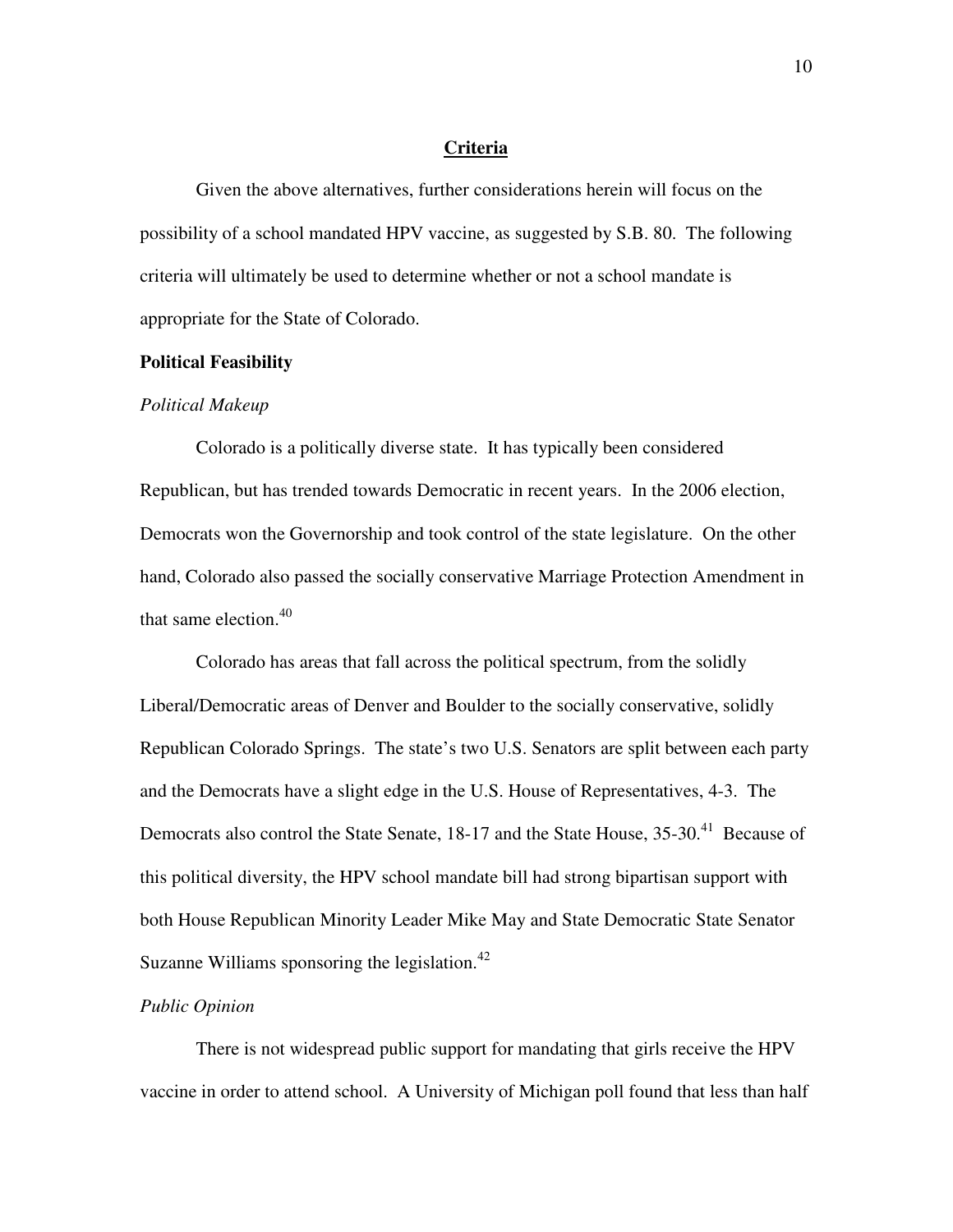of parents in the U.S. support a school mandate for the HPV vaccine.<sup>43</sup> In addition to opposition from religious organizations, some medical groups, such as the American Academy of Pediatrics, also oppose a school-mandated vaccine.<sup>44</sup> Further, coalitions have been developed to oppose school mandates, including "Hands Off Our Kids", which brought together parents, medical groups and other activists to oppose similar legislation in other states. <sup>45</sup>

While there are many groups who support a school mandate for the HPV vaccine, public outcry from opposition groups has managed to stop similar proposals in other states and eventually forced Merck to end its campaign at motivating states to require the HPV vaccine.<sup>46</sup>

#### *Cultural Reality*

 Colorado currently has a population of approximately 4.6 million people. Anglo Americans make up the largest portion of the population with 82.8 percent, while Hispanics make up the next largest group, 19.7 percent of the population. African-Americans make up 3.7 percent of the population. Eighty-nine percent of Colorado citizens have completed their high school degree, while 34.3 percent have completed a bachelor's degree. The average per capita income is estimated at \$27,750, with 12 percent of the population living in poverty.<sup>47</sup>

Because many parents and activists object to the HPV vaccine on religious grounds, it is important to evaluate the religious make-up of Colorado. Sixty-eight percent of Coloradoans identify themselves as Christian, with 23 percent of those identifying themselves as Roman Catholics, making up the largest sub group of the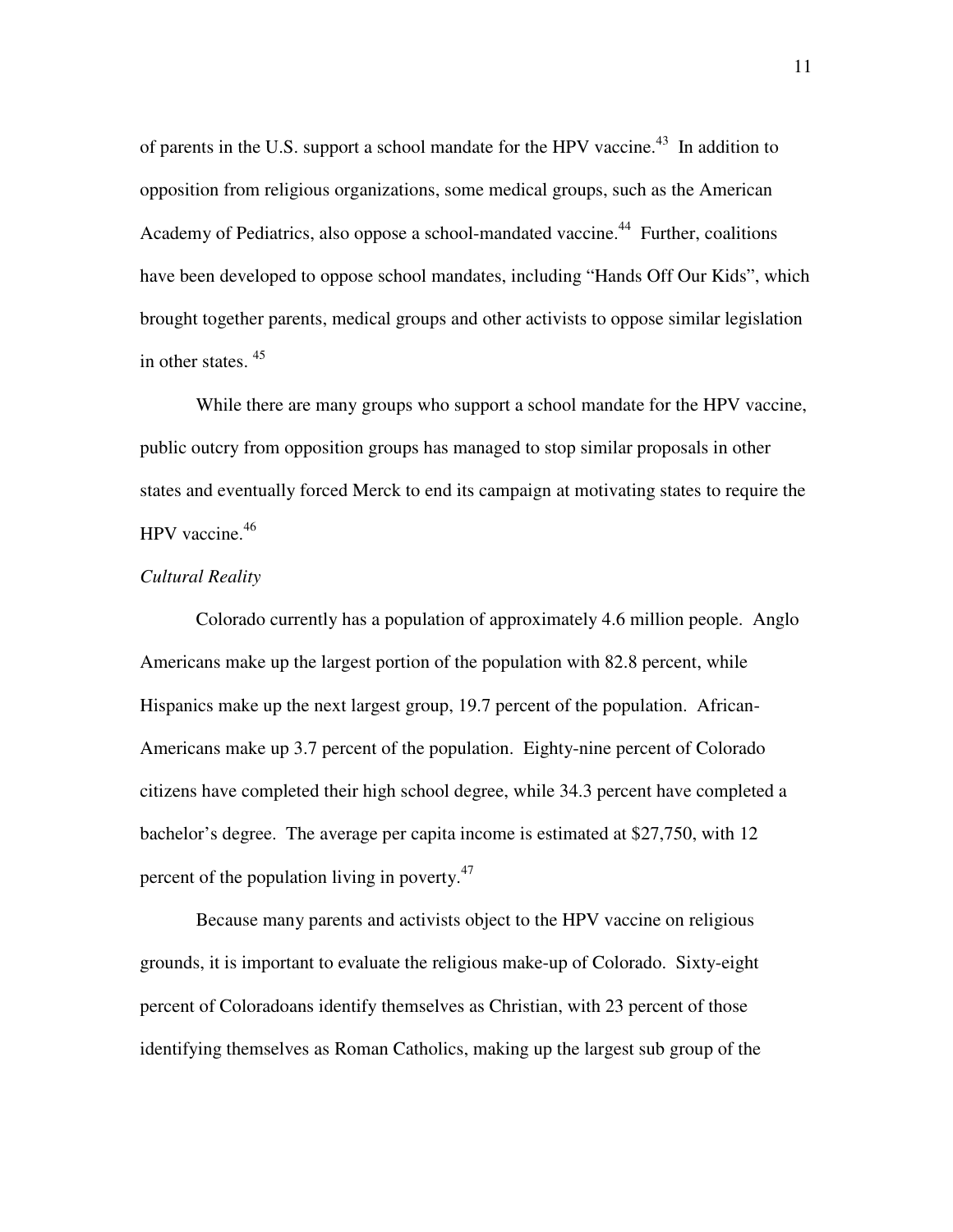Christian demographic.<sup>48</sup> As a result, two politically powerful religious groups deserving consideration in the discussion of HPV vaccines are Roman Catholics and Evangelicals.

Colorado has a large population of Roman Catholics, as mentioned above. The Church's strict adherence to the idea of abstinence until marriage makes it difficult for them to encourage mandating the HPV vaccine. The Catholic Medical Association does not support mandating the HPV vaccine because they believe that the ultimate choice for medical treatments should be left up to the parent.<sup>49</sup>

Catholic leaders in other countries like Canada have also been vocal in their opposition to the HPV vaccine mandate. HPV and other sexually transmitted diseases "are preventable if abstinence is followed," explains the executive director of Canadian Catholic Bioethics Institute.<sup>50</sup>

While Evangelicals only made up 1 percent of Christians in 2001, Colorado Springs is the home of an influential evangelical group – Focus on the Family. According to its website, the non-profit organization is dedicated to promoting social conservative public policy and family values.<sup>51</sup> Focus on the Family, a major group both inside and outside the evangelical movement, has declared that they support the widespread availability of the HPV vaccine, but do not support a mandate.<sup>52</sup>

#### **Safety Concerns**

Before a vaccine is licensed, the FDA determines the safety and efficacy of the vaccine. At least 10,000 people must receive the vaccine in the testing phase to be licensed.<sup>53</sup> Of the two HPV vaccines that have been under development only one, Gardasil, has been licensed, which was approved in June 2006. In recommending that a vaccine be mandated in schools, the public health community sets forth immunization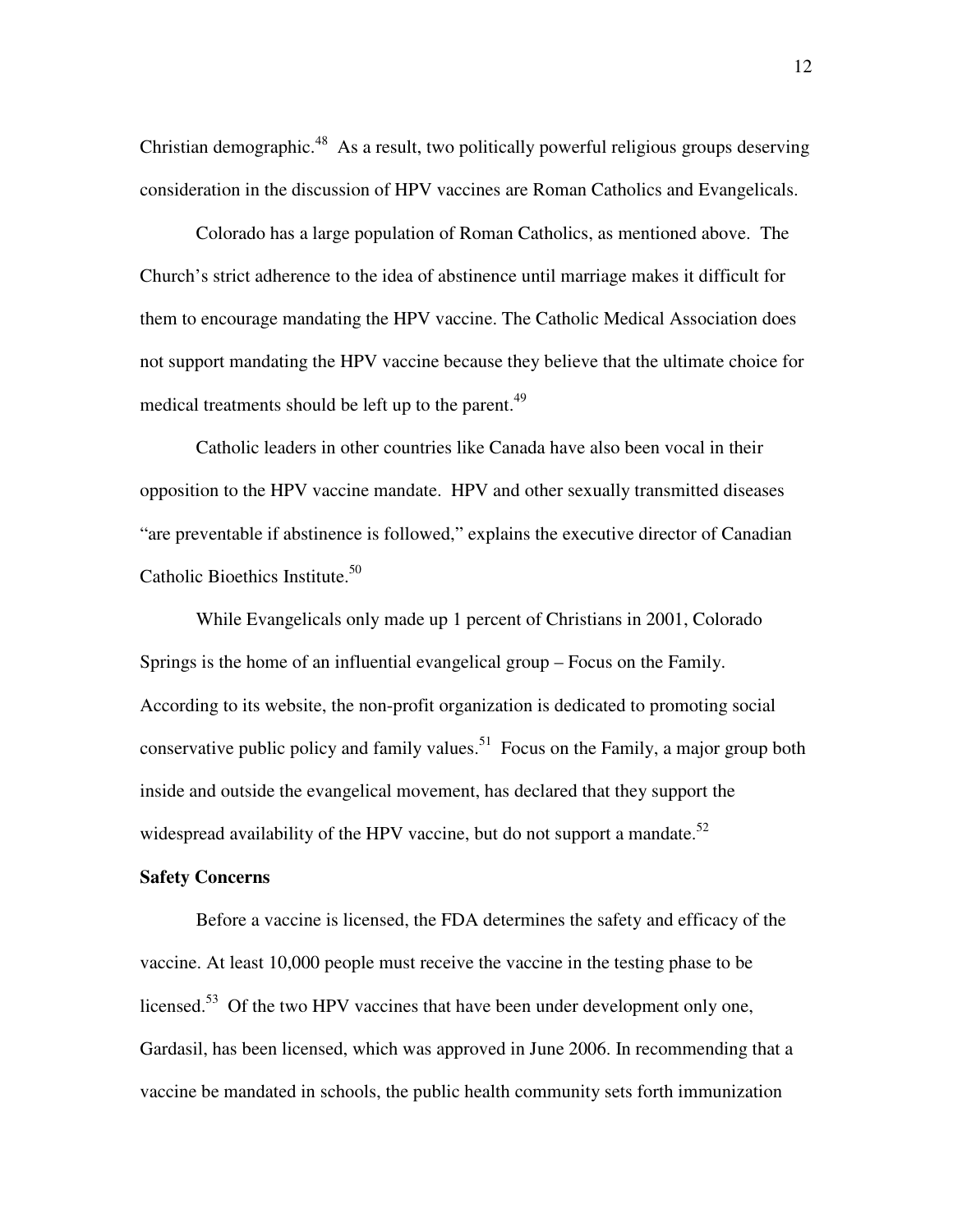requirements to determine if a mandate is in the best interest of the public. These requirements include both sufficient testing of the vaccine and adequate supply of the vaccine.<sup>54</sup> The HPV vaccine has been tested in 11,000 women (9-26 years of age) and was found to have no serious side affects.<sup>55</sup> Although, the HPV vaccine has been sufficiently tested, the FDA considers 10,000 participants a relatively small number and public health officials recommend further testing on the HPV vaccine before mandating it in schools because the "possibility for serious side effects may not be detected until many more people have been vaccinated."<sup>56</sup>

Another requirement before approving a mandated vaccination program is the assurance of an adequate vaccine supply. Vaccine shortages have been a problem in recent years and are expected to be an issue in the future.<sup>57</sup> For example, in 2000, the United States experienced a shortage of influenza, diphtheria-tetanus-acellular pertussis (DTaP), tetanus and diphtheria (Td), measles-mumps-rubella (MMR), varicella, and pneumococcal conjugate vaccines.<sup>58</sup> In 2004, the U.S. suffered from a shortage of the influenza vaccine.<sup>59</sup> These shortages are commonly due to manufacturing or production problems, companies leaving the vaccine marketplace and changes in manufacturing recommendations.<sup>60</sup>

In order to curb vaccine shortages, the US General Accounting Office <sup>61</sup> and Department of Health and Human Services' National Vaccine Advisory Committee <sup>62</sup> assessed possible avenues to ensure there is a consistent supply of vaccines. In ensuring this supply, vaccines for diseases that pose significant threats to public health are prioritized over those of a lesser threat level. Also, producing new vaccines can be problematic, thus inhibiting an adequate supply.<sup>63</sup>

13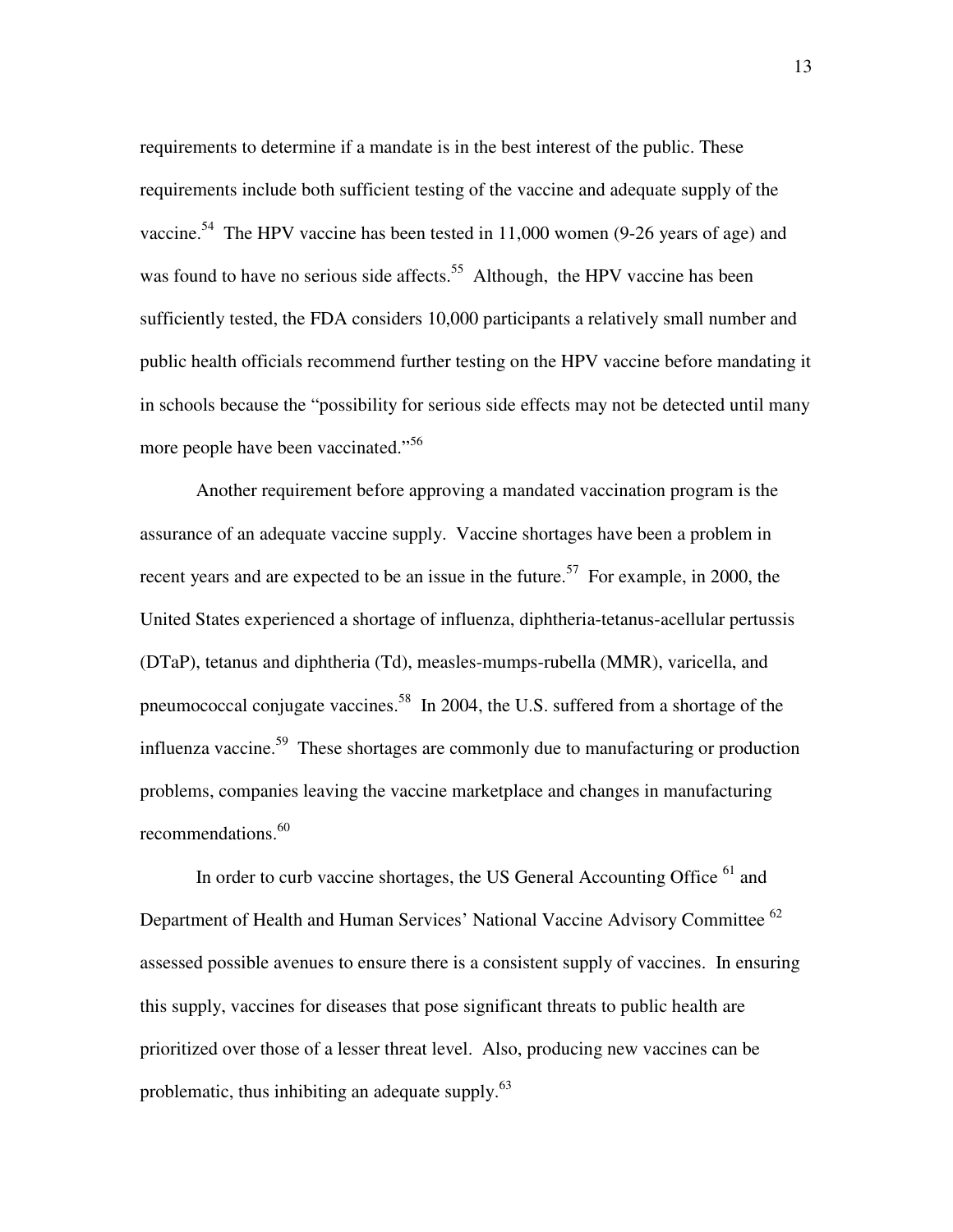In order for the public health community to recommend a vaccine be mandated within schools, there must be a proven history that the vaccine is safe with minimal side affects and that there is a large enough supply to vaccinate everyone mandated. The HPV vaccine does not meet either requirement.

#### **Personal Freedom**

Mandating a vaccine for girls entering school raises ethical questions about if it is appropriate for a state to restrict the right of individuals to make their own health care decisions. Most would argue that states need to have very strong reasons, such as public safety, to justify restrictions on personal freedoms. When it comes to mandating specific vaccines for school age children, states typically limit these actions to immunizations for contagious diseases – such as measles, small pox, and tuberculosis – that can spread easily to other children at school.<sup>64</sup>

Because HPV is a sexually transmitted disease, and not a potential harm to a third party, opponents argue that there is not sufficient rationale for mandating that children receive the vaccine in order to enroll in school.<sup>65</sup> They believe that health care decisions should be made by parents and patients, not the state. This opposition is of concern to the medical community, as they worry that in allowing for vaccine exemptions, even on religious or philosophical grounds, could set a dangerous precedent for other, more communicable diseases. Despite this opposition, the head of the CDC vaccine recommendation panel, Dr. Jon Abramson, argued against school mandates saying, "The vaccines out there now are for very communicable diseases. A child in school is not at an increased risk for HPV like he is for measles."<sup>66</sup>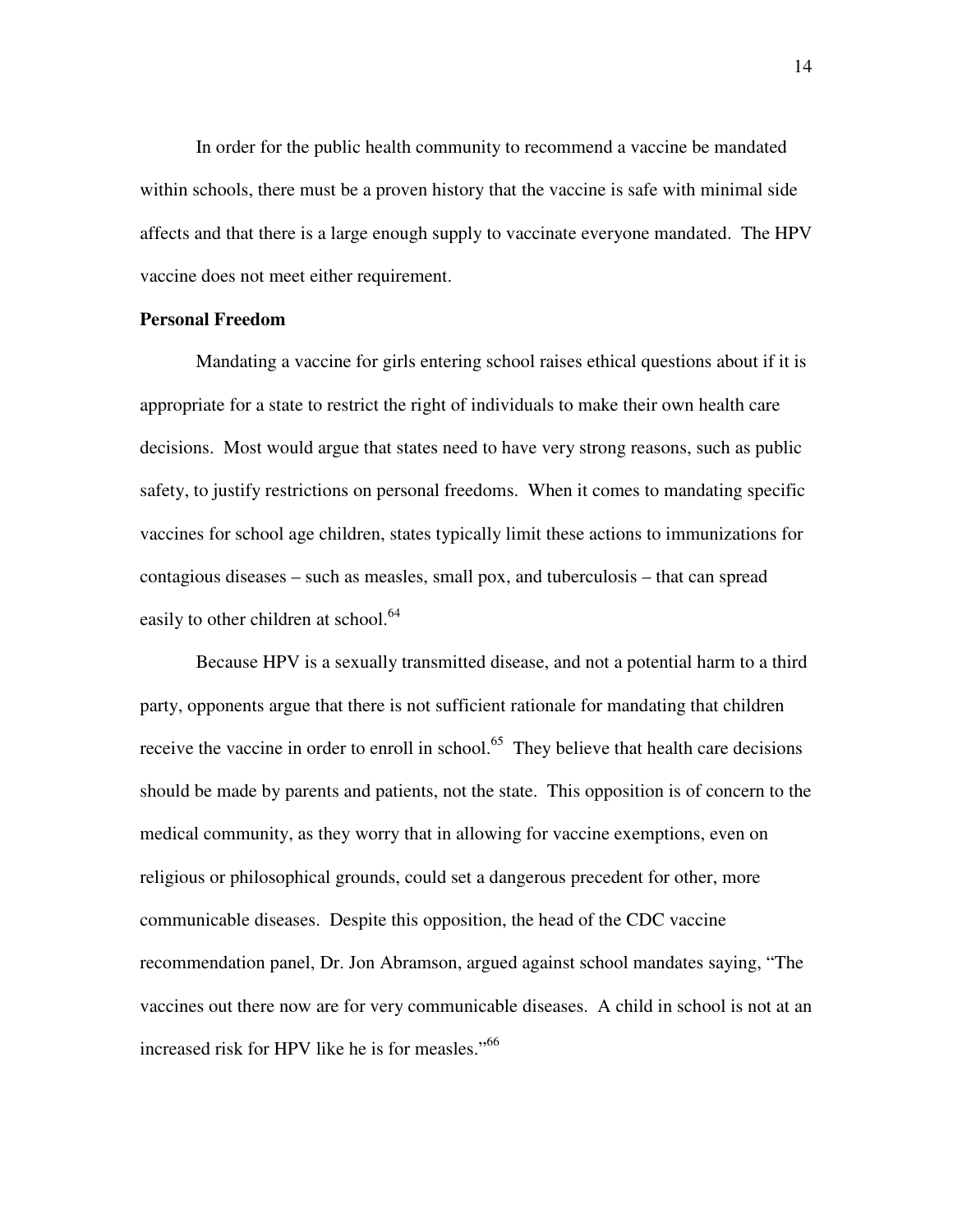#### **Efficacy of Vaccine Programs**

Success of vaccines is contingent upon widespread vaccination. This has been accomplished in the U.S. through state mandated vaccination programs requiring vaccination prior to entering public schools.<sup>67</sup>

These state mandates have reduced the cases of measles, mumps, rubella, diphtheria and other diseases to an all-time low. A study of the effectiveness of the current school mandated vaccines found that even those who are fully covered by health insurance had low coverage rates in the absence of a mandate.<sup>68</sup> However, voluntary vaccination programs for hepatitis B (a sometimes sexually transmitted disease with a three-series vaccine recommended for middle school students) were successful in immunizing  $61.8$  percent at the start of the 1997 school year.<sup>69</sup> This example shows that sometimes a voluntary program can be more efficient than a mandated one, avoiding the drawbacks while still achieving significant vaccination.

Colorado has had success with a combined public awareness and vaccination program. Viral hepatitis, Hepatitis A (HAV) and Hepatitis B (HBV) in particular, are STDs that have been widely reduced in Colorado through the Viral Hepatitis Program. Established in 2000, the program saw an 80 percent decline in HAV cases and a 48 percent decline of acute HBV cases in five years.<sup>70</sup>

The Viral Hepatitis Program activities include surveillance for HBV and Hepatitis C cases, testing, professional and public education programs, and referral services for those infected and partnerships with outside organizations. A similar program targeting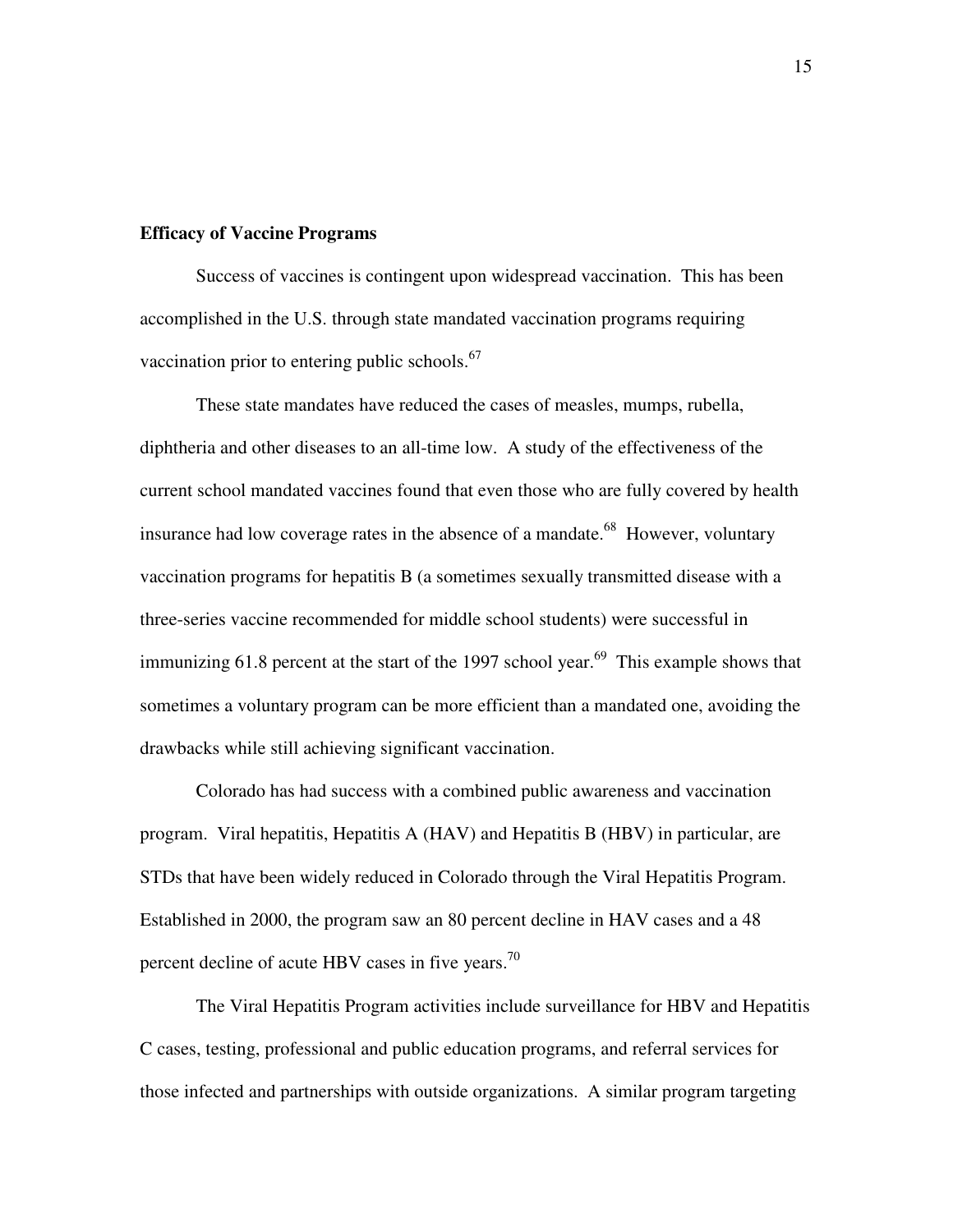HPV, inclusive of a voluntary vaccination program, could prevent the spread of HPV through the population. It would also have the additional benefit of addressing public health problems caused by HPV infection such as cervical cancer and genital warts.<sup>71</sup>

#### **Cost- Effectiveness**

 The CDC evaluated the cost-effectiveness of vaccinating girls for HPV in relation to current practices. They found that vaccination was a relatively cost effective approach even in situations of low vaccine efficacy. Additionally, vaccination of 12 year old girls against high-risk strains of the virus is predicted to prevent more than 1,300 cervical cancer related deaths a year<sup>72</sup>. Adjusting for quality of life, the incremental cost effectiveness ranges from \$22,755 to \$52,398 dependent on efficacy.<sup>73</sup> According to this study, although a vaccination program will be more expensive then current alternatives, the increase in life expectancy and the quality of life outweighs the increased expense. From this study, the recommendation was to vaccinate 12-year olds (mostly to ensure vaccination prior to sexual activity) through the school system rather than clinical settings while continuing current screening and treatment programs.<sup>74</sup>

#### **Fairness**

The development of vaccination programs has shown that the best method for inducing herd immunity is universal sex-neutral vaccination.<sup>75</sup> Thus the ideal situation would be to vaccinate both sexes, however, the HPV vaccine is currently not approved for male use because it has not been tested.<sup>76</sup>

Mandating the HPV vaccine for females raises a fairness issue. HPV not only effects males through warts and penile and anal cancers, but also is spread to women by men. Opponents of an HPV school mandate say that it places the burden of a community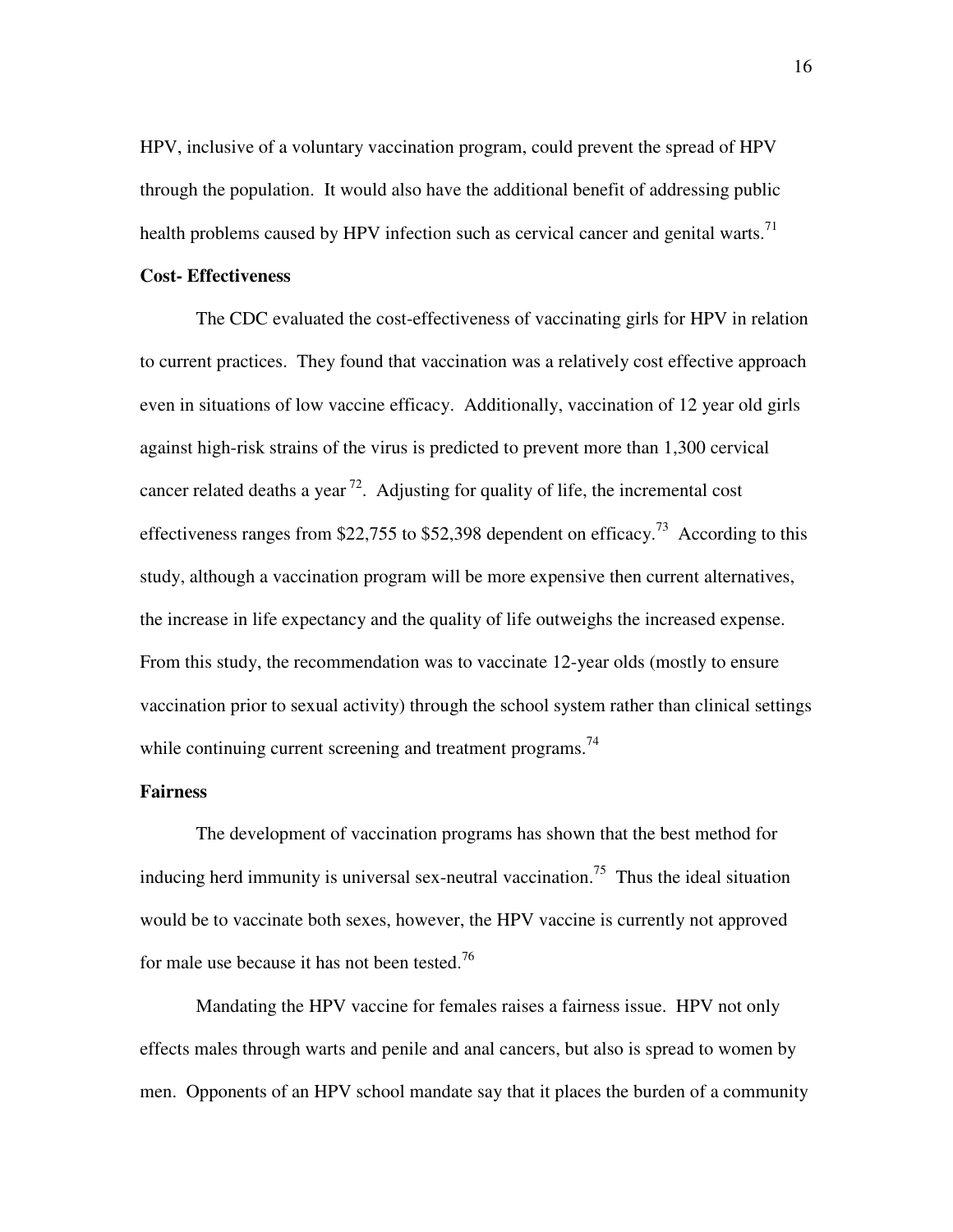disease on middle school girls.<sup>77</sup> Furthermore, they argue that mandating this vaccination puts girls that may have a low risk for contracting HPV or cervical cancer open to the yet unstudied long-term effects of the vaccine.<sup>78</sup> To alleviate these concerns, more gender informed and long-term testing needs to be done.

#### **Recommendation**

Governor Ritter should veto S.B. 80 if passed by the Colorado's Legislative bodies, and should continue to promote adherence to the state's current HPV prevention and vaccination policies. Upon careful evaluation of the policy alternatives and criteria (**See Appendix B**), the implementation of a mandated school vaccination program for girls in the State of Colorado is an inappropriate policy course to pursue. Although it is Constitutional for a vaccination program to be implemented by a state government (**See Appendix A**), the need for a vaccination program of a sexually transmitted disease is not warranted based on the given information relating to the contagiousness of this disease.

Additionally, the long-term effects of the vaccination itself are not yet known to either the scientific or general communities. The HPV vaccine is recommended for young girls, who are not commonly afflicted with cervical cancer, yet the vaccine has not been tested on  $9 - 12$  year olds. The aim is to prevent cancer 30 years in the future, but long-term efficacy of the vaccine has not yet been determined.<sup>79</sup> There may be a need for booster shots every 10 years. The possibility for better, more effective and safer methods for preventing cervical cancer may be developed in the future, rendering the current vaccine null<sup>80</sup>. Additionally, adult vaccinations are poorly used, under funded and immunization opportunities not utilized, meaning the immunity induced prior to high school may not extend into adulthood when cervical cancer risks are higher.  $81$  This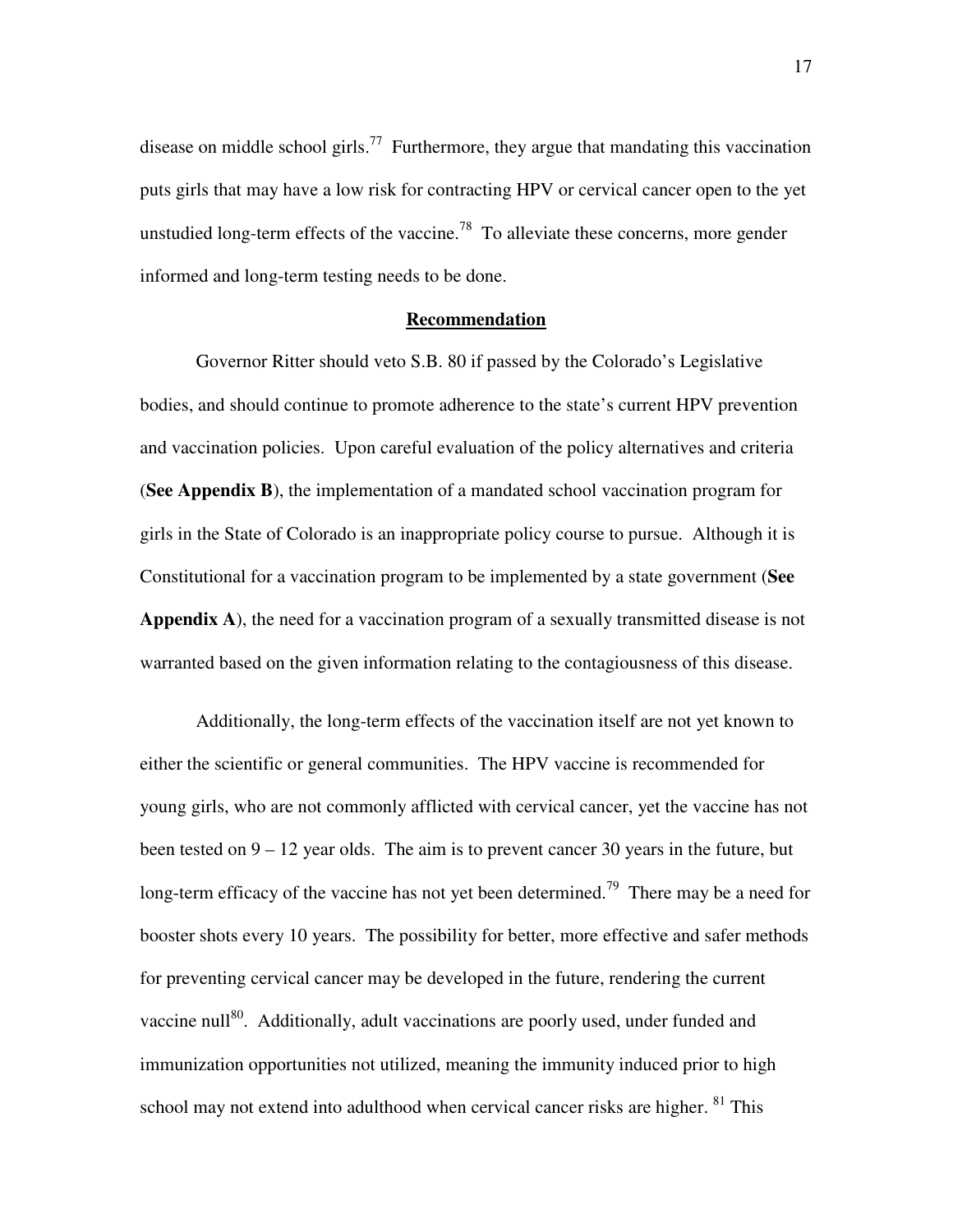situation presents concern as mandating the administration of a vaccine to a large population, could potentially lead to the exposure of harmful side effects to the recipients.

The socio-political environment in the State of Colorado also does not present a supportive atmosphere for the adoption of the mandate. Large percentages of Republican and Democratic constituencies, religious congregations and communities, as well as school and parent organizations have issued statements declaring that they would like the drug to be widely available, but the decision to receive the vaccine should be made in the home.

Finally, the current state system for HPV prevention in Colorado has already taken adequate measures to ensure that vaccines are available to those who choose to receive them. Colorado has established the Cervical Cancer Immunization Program which will receive four percent of Tobacco settlement funding.<sup>82</sup> Also, Colorado requires health insurance providers to cover the vaccine for those who choose to receive it,  $^{83}$  and has mandated that information concerning HPV and links to cancer be included in sexual education in schools.<sup>84</sup>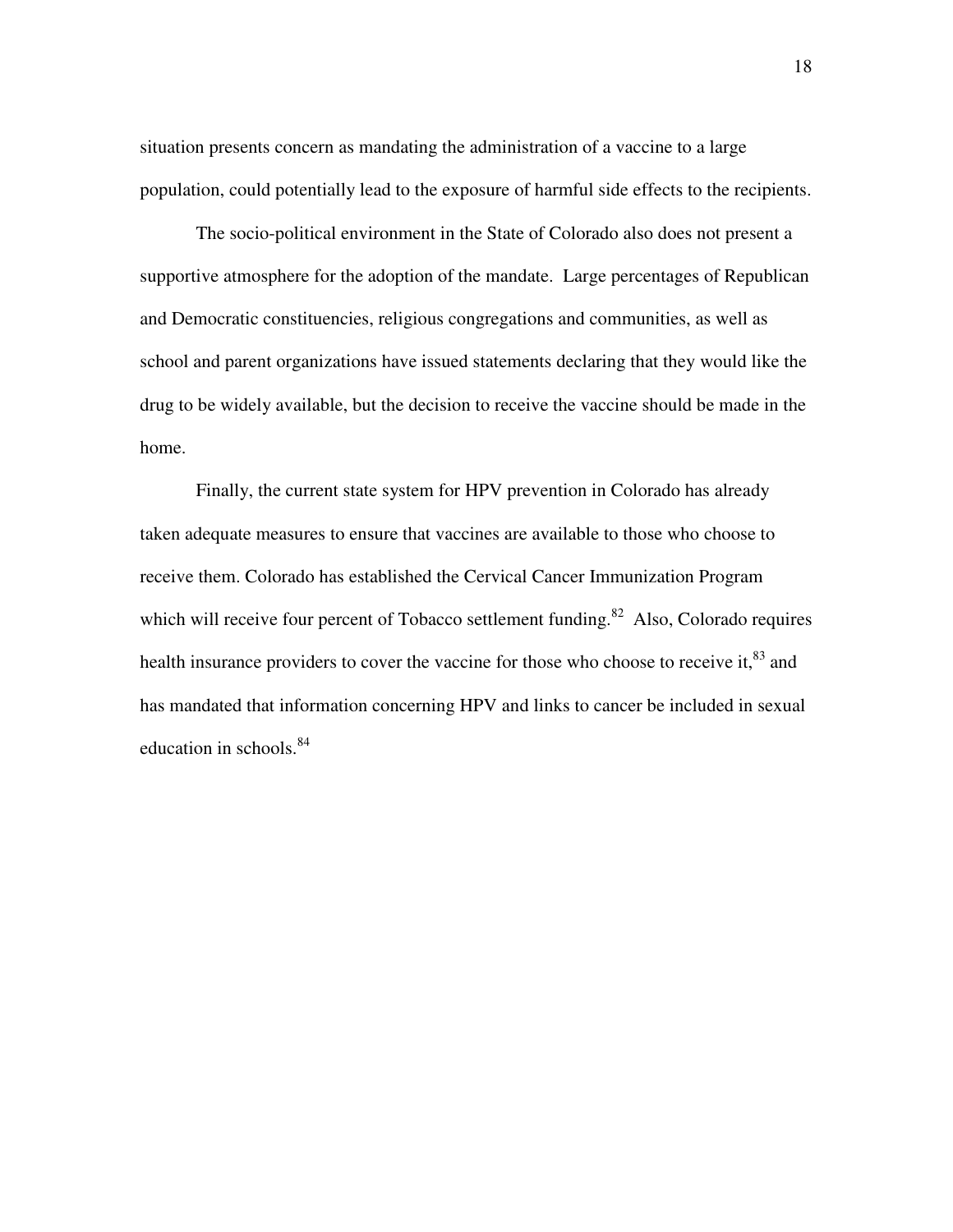#### **Appendix A**

Colorado Governor Bill Ritter is part of the Democratic Party and was elected as the  $41<sup>st</sup>$  governor in 2006. As the Governor, Ritter is commissioned with the task of ensuring the general well being of the public's health.

Over the last few years, high rates of infection of the human papillomavirus (HPV) in women have gained national attention. HPV is thought to be the most common sexually transmitted disease. Made up of many strains, four types of HPV are thought to cause 70 percent of all cervical cancers in women.<sup>85</sup> Additionally, 50 percent of sexually active women are infected with HPV at some point in their lives. However, HPV infection rates are found to be the highest among young persons at the onset of sexual activity.<sup>86</sup>

With the creation of the HPV vaccine, the most dangerous types of HPV are preventable. The CDC and Advisory Committee on Immunization Practices have recommended that all females from the ages of  $11-12$  receive the vaccine.<sup>87</sup> With the possibility of preventing HPV from transmitting at such a high rate, many states are determining if the vaccine should be mandated up school entry.

Governor Ritter must determine if a school mandate of the HPV vaccine is in the best interest for Colorado or if the vaccine should simply be encouraged. Funding to provide for the vaccine comes from federal government grants and programs such as Vaccines for Children and the Section 317 program. This analysis will make a recommendation on whether or not mandating the HPV vaccine upon school entry is beneficial to the state of Colorado.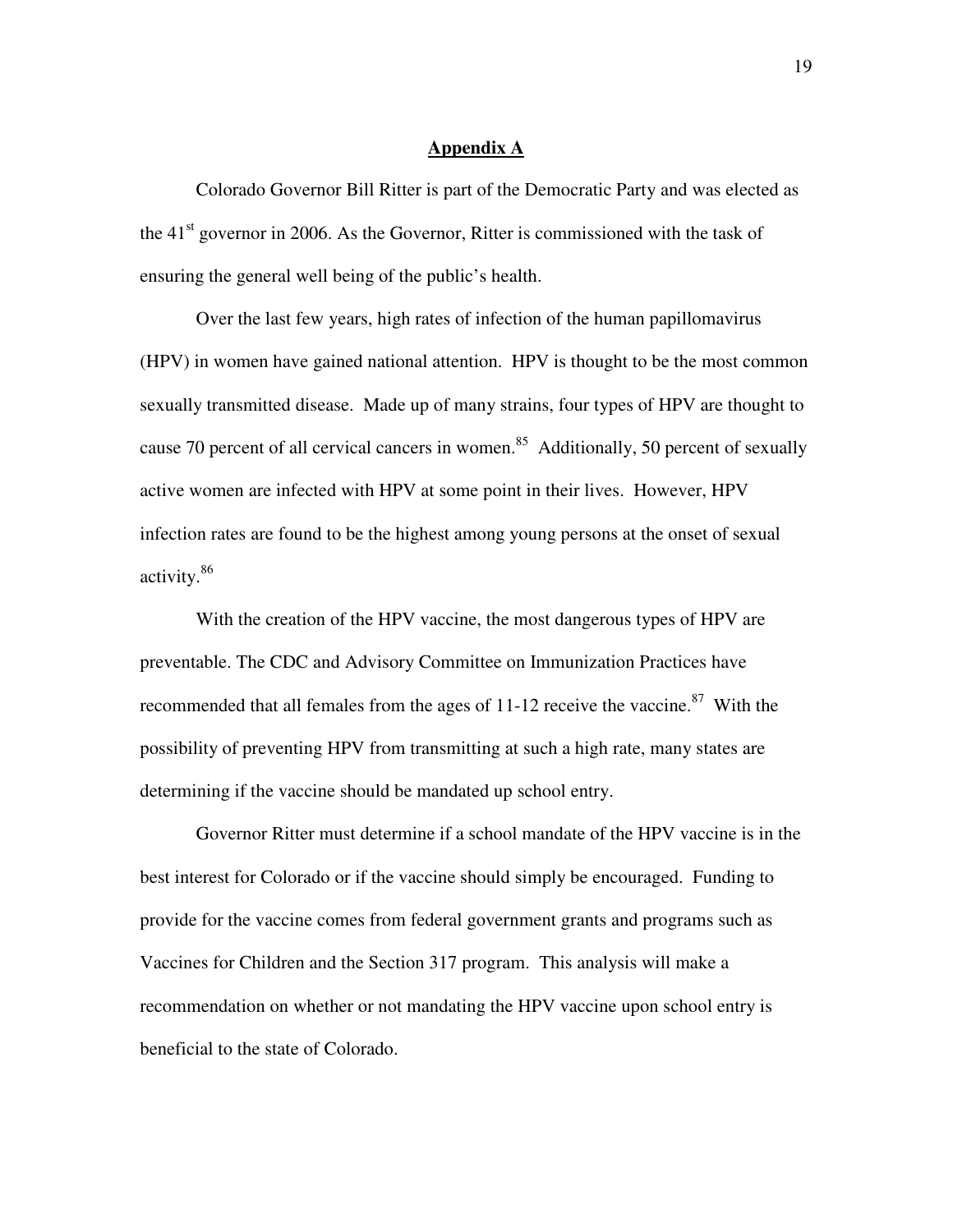#### **Appendix B**

Mandatory vaccination laws were first enacted in the early nineteenth century.<sup>88</sup> In 1809, the United States Supreme Court upheld a Massachusetts law that gave municipal boards of health the authority to require the vaccination of persons over the age of 21 against smallpox.<sup>89</sup> In *Jacobson v. Massachusetts* the Court determined that the vaccination program originating in the city of Cambridge had "a real and substantial relation to the protection of the public health and safety."<sup>90</sup> In upholding the law, the Court noted that "the police power of a State must be held to embrace; at least, such reasonable regulations established directly by legislative enactment as will protect the public health and public safety."<sup>91</sup> Additionally, the Court added that such law as was within the full discretion of the State, and that Federal powers with respect to such laws extended only to ensure that the state laws did not "contravene the Constitution of the United States or infringe any right granted or secured by that instrument."<sup>92</sup>

Every state in the union has laws requiring children to vaccinate against certain communicable diseases before they enroll in public or private school. Following *Jacobson v. Massachusetts*, states adopted statutes requiring student vaccinations against smallpox, which were later amended as new vaccines were introduced to combat emerging public health emergencies like the measles outbreaks of the 1960's and 1970's.<sup>93</sup> Generally, states use the Center for Disease Control and Prevention's schedule of immunizations as a guide, and require children to be vaccinated against a number of diseases on the schedule, including diphtheria, measles, rubella, and polio.<sup>94</sup> Despite the widespread imposition of school vaccination requirements, many states provide exemptions for medical, religious, and, to a lesser extent, philosophical reasons.<sup>95</sup>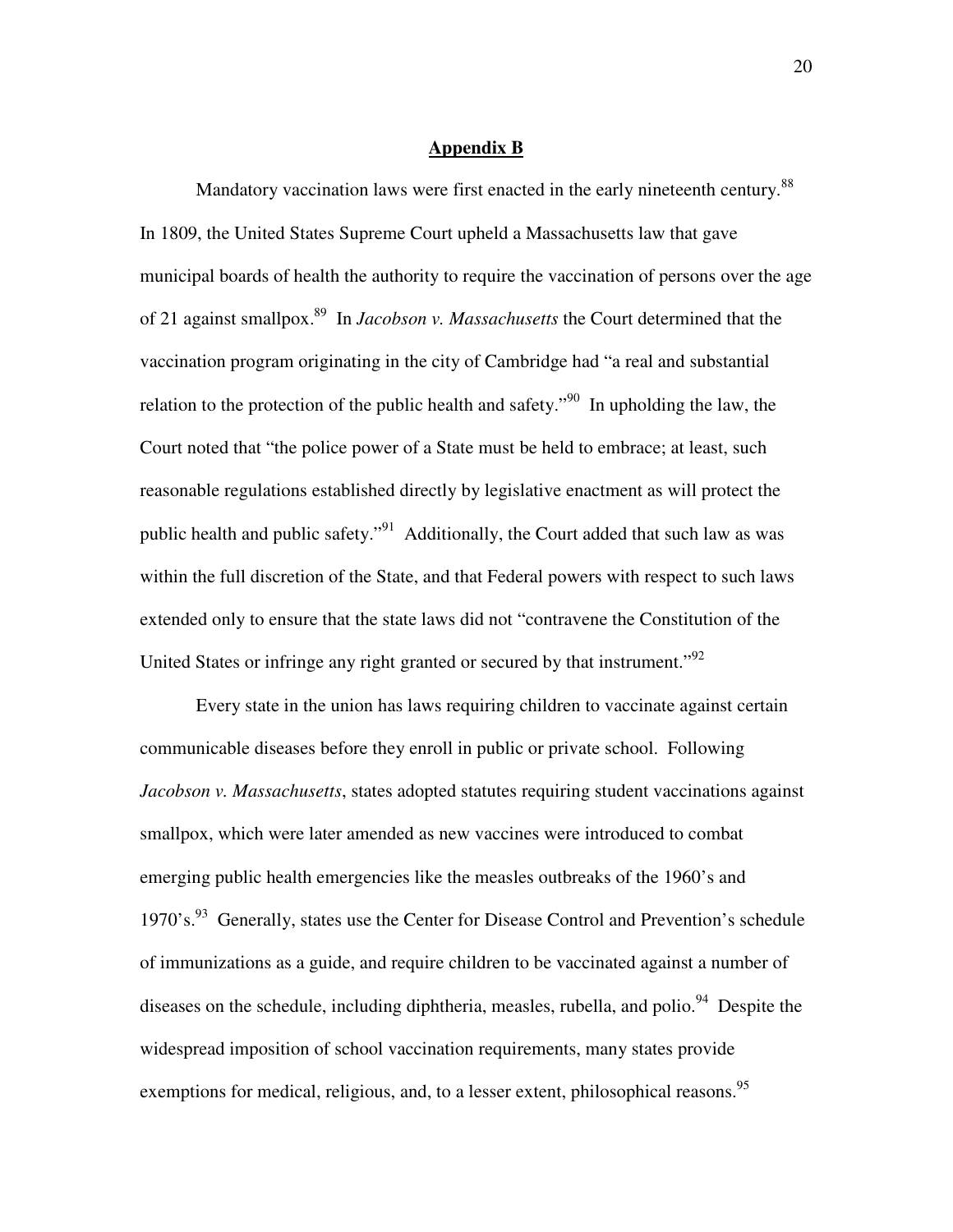States may also implement laws providing for mandatory vaccinations during a public health emergency or outbreak of a communicable disease. The power to command this authority typically lies in the hands of state governors, boards of health, and the state health officer.<sup>96</sup> A citizen may opt out of the mandatory vaccination, but may be subsequently quarantined throughout the duration of the emergency.<sup>97</sup> Additionally, many states are interested in or pursuing provisions contained in the Model State Emergency Health Powers Act, which was drafted by The Center for Law and the Public's Health at Georgetown and Johns Hopkins Universities.<sup>98</sup> The Model State Emergency Health Powers Act addresses a number of issues likely to arise during a public health emergency and offer guidelines for states with respect to what powers may be necessary during such an emergency.<sup>99</sup> Many states will take elements of the Model Act, but tailor their statutes and regulations to respond to unique of novel situations within their jurisdiction.<sup>100</sup>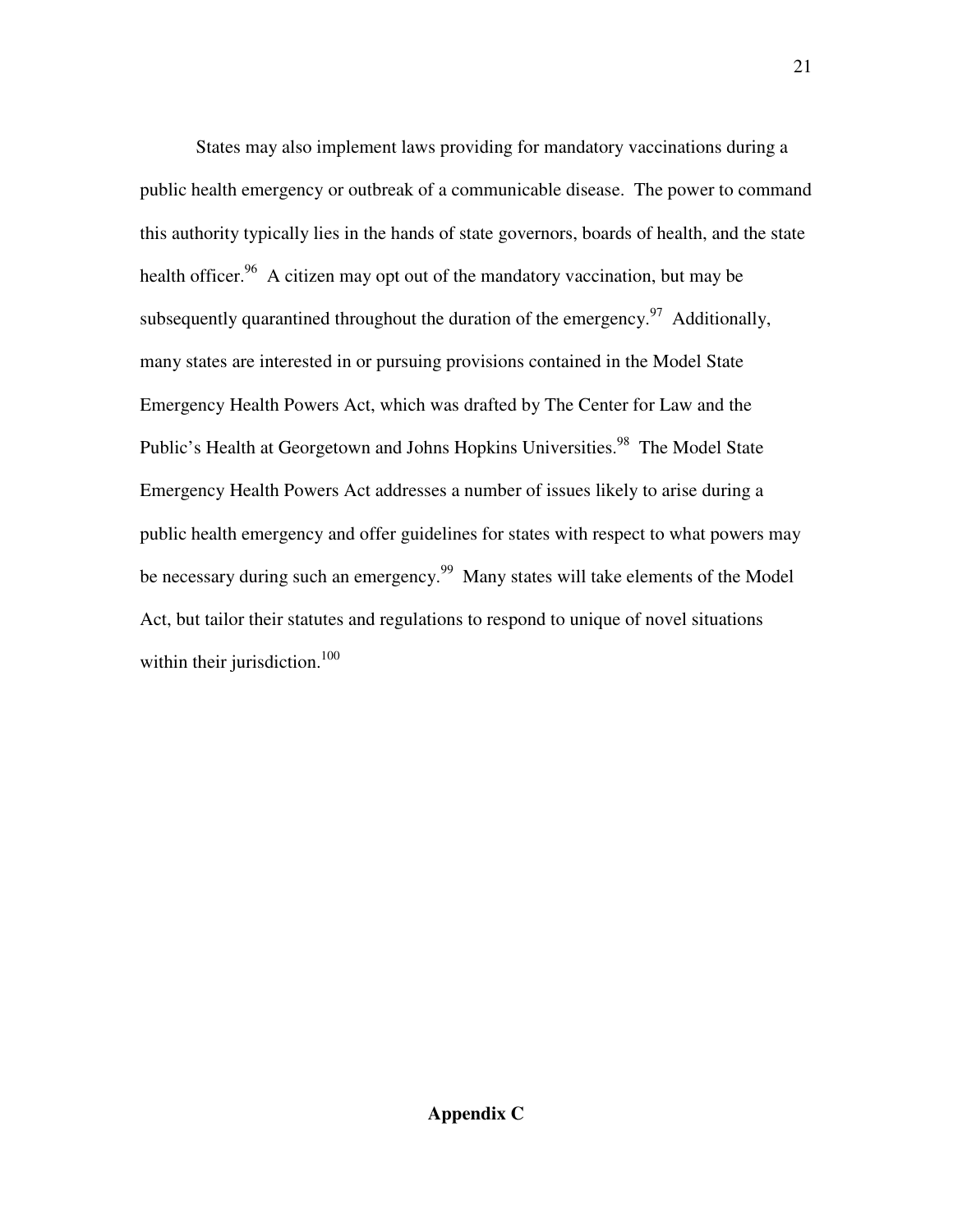|                              | <b>School Mandate</b> | <b>School Mandate</b> | No School Mandate |
|------------------------------|-----------------------|-----------------------|-------------------|
|                              | With No Opt-Out       | With Opt-out          |                   |
| <b>Political Feasibility</b> |                       | $\overline{4}$        | 5                 |
| Safety                       | $\overline{2}$        | $\overline{2}$        | $\overline{4}$    |
| Personal Freedom             |                       | $\overline{2}$        | 5                 |
| Efficacy                     | 5                     | $\overline{4}$        | $\overline{2}$    |
| <b>Cost Effectiveness</b>    | 5                     | $\overline{4}$        | $\overline{2}$    |
| Fairness                     | 1                     | $\overline{2}$        | 5                 |
| Total                        | 15                    | 18                    | 23                |

### **Table 1 – Justification of Recommendation**

1 – Does Not Fit Criteria

2

3 – No Effect

4

5 – Fits Criteria

According the above table, the best policy option for the state of Colorado, in regards to school mandates, is to not pass S.B. 80 into legislation.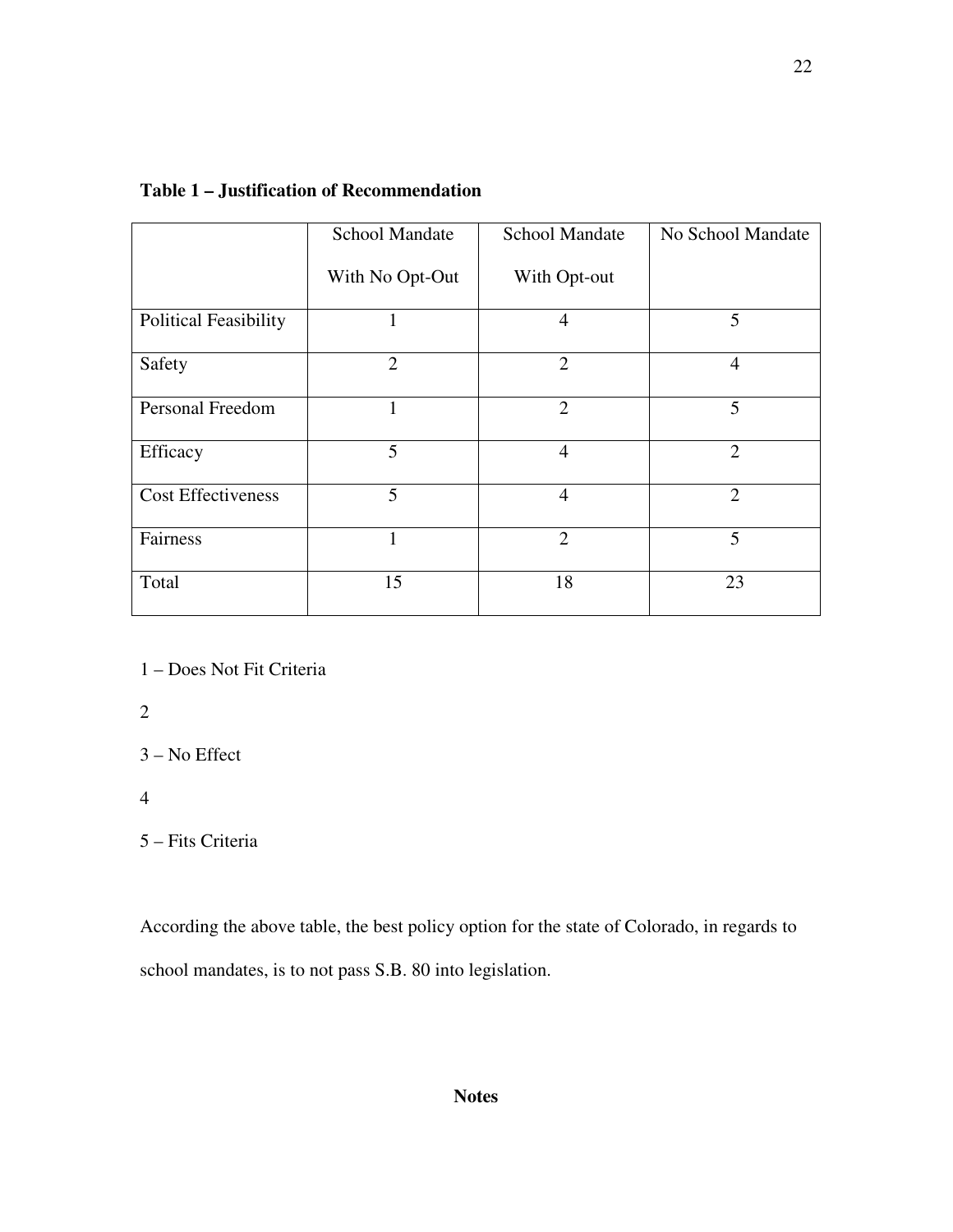**<sup>1</sup>** Center for Disease Control, *Genital HPV Infection - CDC Fact Sheet*, 2008 (Online), http://www.cdc.gov/std/HPV/STDFact-HPV.html.

 $^{2}$  Ibid.

 $\overline{a}$ 

 $3$  Ibid.

<sup>4</sup> Bob Bacon and others, "Senate Bill 80: Requires Females to get the HPV Vaccine," *Colorado*, Home School Legal Defense Association, http://www.hslda.org/Legislation/State/co/2007/COSB80/default.asp.

<sup>5</sup> Center for Disease Control, "Genital HPV Infection - CDC Fact Sheet."

 $<sup>6</sup>$  Ibid.</sup>

 $<sup>7</sup>$  Ibid.</sup> 8 Ibid.

<sup>9</sup> Ibid.

 $10$  Ibid.

 $^{\rm 11}$  Ibid.

 $12$  Ibid.

<sup>13</sup> Grace Lee, "Emerging Gaps in Vaccine Financing for Underinsured Children in the U.S," Presentation to CDC Advisory Committee on Immunization Practices, 27 June 2007. 4

 $14$  Ibid., 4.

<sup>15</sup>Kristine Goodwin, "Funding Childhood Immunization," 8, No. 45. (2000). http://www.ncsl.org/programs/pubs/lbriefs/legis845.htm

 $16$  Ibid.

<sup>17</sup> Center For Disease Control, "Vaccines for Children Program," *VFC: Federal Register,* http://www.cdc.gov/vaccines/programs/vfc/fee-fedreg.htm .

 $18$  Ibid.

<sup>19</sup> Center for Disease Control Online, "Vaccines for Children Program,"

*Homepage*, http://www.cdc.gov/vaccines/programs/vfc/default.htm *.* 

 $^{20}$  Ibid.

<sup>21</sup>*Immunization Policy Financing Immunizations*, National Network for Immunization Information,

http://www.immunizationinfo.org/immunization\_policy\_detail.cfv?id=47.

<sup>22</sup> Association of State and Territory Health Officials. National

Immunization Program FY09 Appropriations. 2008

<sup>23</sup> AR Hinman, WA Orenstien, and L Rodewald, *Financing Immunizations in the United States. Clinical Infectious Diseases* 38 (2004):1440-1446

 $^{24}$  Ibid.

15.

<sup>25</sup> National Council of State Legislatures, *HPV Vaccine*, http://www.ncsl.org/programs/health/HPVvaccine.htm.

<sup>26</sup> Victoria Craig Bruce and JP Wieske, *Health Insurance Mandates in the States 2008*, Council for Affordable Health Insurance.

<sup>27</sup> America's Health Insurance Plans, *2007 Immunization Recognition Program,* 

<sup>28</sup> National Conference of State Legislatures, "HPV Vaccine," *HPV Vaccine Legislation 2007-2008,* http://www.ncsl.org/programs/health/HPVvaccine.htm.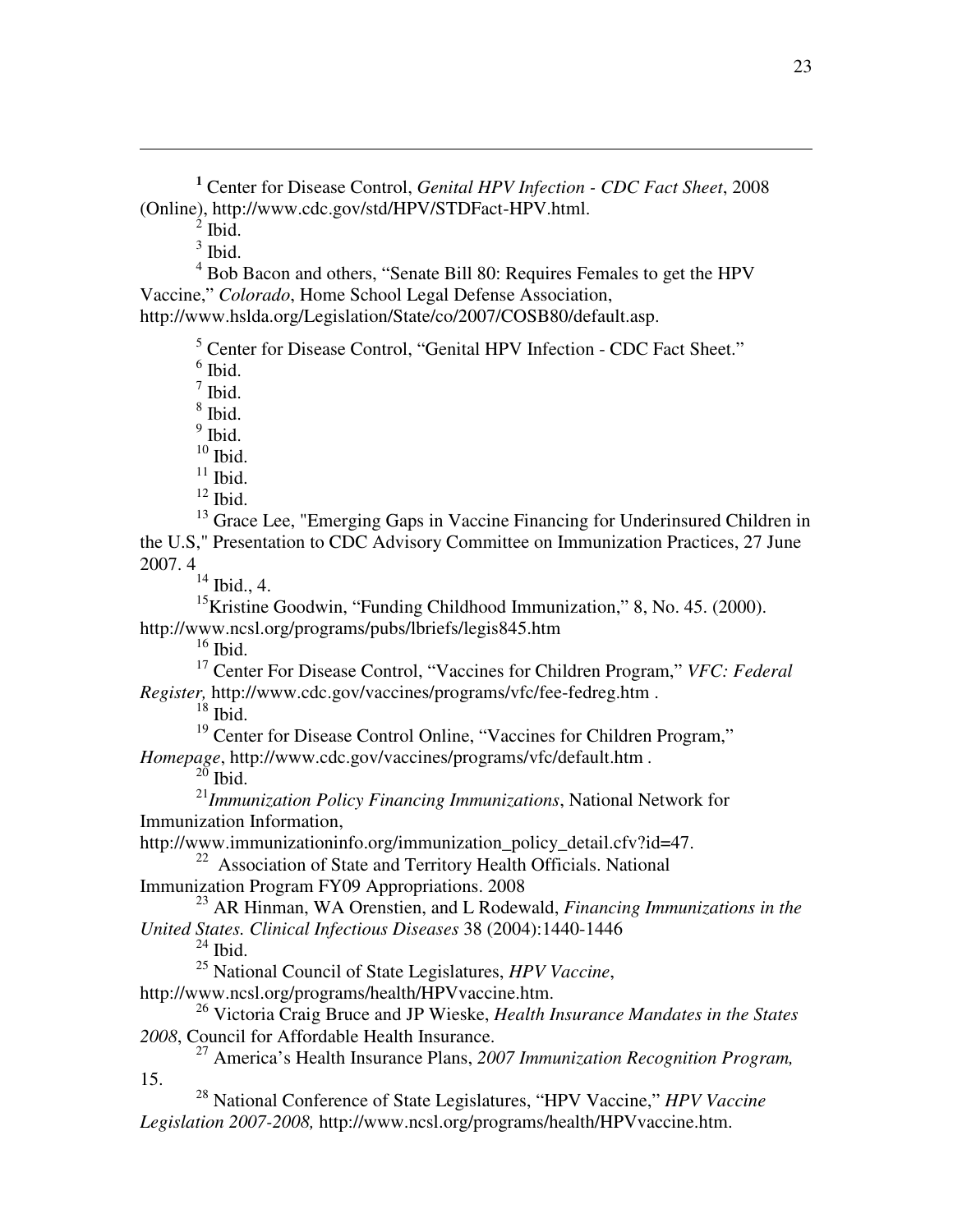$29$  L Cadman and others, "Awareness of human papillomavirus among women attending a well woman clinic," *Sexually Transmitted Infections* 79, no. 4 (2003): 320, http://www.ncbi.nlm.nih.gov/pubmed/12902585

 $30$  Allison Friedman and Hilda Shepeard, "Exploring the Knowledge, Attitudes, Beliefs, and Communication Preferences of the General Public Regarding HPV," *Health Education & Behavior* 34, no. 3 (2007): 471-485.

<sup>31</sup> National Council of State Legislatures, *HPV Vaccine*.

 $32$  Ibid.

 $\overline{a}$ 

<sup>33</sup> Teresa Aguado and Sonia Pagllusi, "Efficacy and other milestones for human papillomavirus vaccine introduction," *Vaccine* 23, no. 5 (2004): 569

 $34$  Ibid.

<sup>35</sup> Salmon, Daniel, "Mandatory Immunization Laws and the Role of Medical, Religious and Philosophical Exemptions," *Institute of Vaccine Safety,* Johns Hopkins Bloomberg School of Public Health,

http://www.vaccinesafety.edu/exemptreview101503.pdf

<sup>36</sup> National Conference of State Legislatures. *HPV Vaccine.*

 $37$  Ibid.

<sup>38</sup> Ibid.

<sup>39</sup> Colorado Department of Public Health and Environment, "Parent Letter 2007," January 26, 2007.

http: //www.cdphe.state.co.us/dc/immunization/0708schoolyear/PARENTLETTER.pdf <sup>40</sup> CNN AmericaVotes 2006, *State Races: Colorado,* 

http://www.cnn.com/ELECTION/2006/pages/results/states/CO/.

<sup>41</sup> Colorado General Assembly, http://www.leg.state.co.us/.

<sup>42</sup> Karen Auge, "Bill Seeks Proof of HPV Shot or Opt Out*," Denver Post,* January 16, 2007, http://www.denverpost.com/news/ci\_5027489.

<sup>43</sup> Miranda Hitti, "Poll: Less Than Half of Parents Surveyed Support State Laws Requiring Teen Girls to Get HPV Vaccine," WebMD Medical News, March 23, 2007, http://www.webmd.com/parenting/news/20070523/hpv-vaccine-few-parents-backmandate.

<sup>44</sup> Todd Ackerman, "Doctors Say Perry's Inoculation Mandate is Premature," *Houston Chronicle,* February 7, 2007,

http://www.cdcnpin.org/scripts/display/NewsDisplay.asp?NewsNbr=47455.

<sup>45</sup> Association of American Physicians and Surgeons, *"Hands Off Our Kids Coalition" Letter,* http://www.aapsonline.org/vaccines/gov-perry-letter.php.

<sup>46</sup> Andrew Pollack and Stephanie Saul, "Merck to Halt Lobbying for Vaccines for Girls," *New York Times*, February 21, 2007,

http://www.nytimes.com/2007/02/21/business/21merck.html?\_r=4&hp=&adxnnl=1&oref =slogin&adxnnlx=1172015658-ZnY/5A3YiREYGi26iRi1Tw&oref=slogin&oref=slogin.

<sup>47</sup> U.S. Census, "Colorado Data Profile Highlights," *United States Census Bureau, 2006 American Community Survey.* http://www.factfinder.census.gov.

<sup>48</sup> Barry A. Kosmin, Egon Mayer and Ariela Keysar, "American Religious Identification Survey 2001,"

http:/ /www.gc.cuny.edu/faculty/research\_briefs/aris.pdf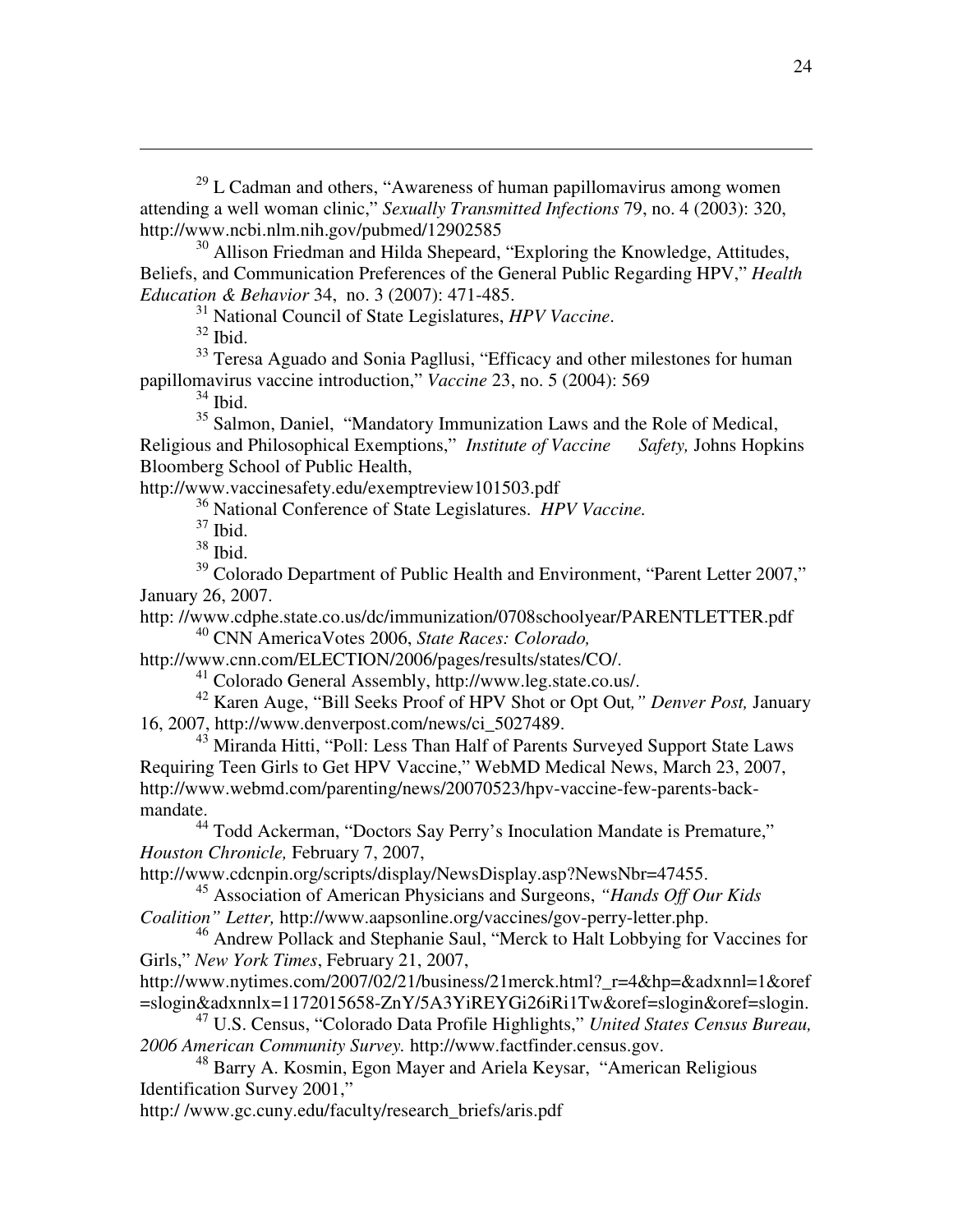<sup>49</sup> Catholic Medical Association, "Position Paper on HPV immunization," January 18, 2007.

http://www.cathmed.org/swf/CMA\_Statement\_HPV\_Vaccine.swf

<sup>50</sup> Deborah Gaypong, "Canadian Catholic News: Catholic parents face quandary over vaccine to prevent cervical cancer," August 13,/2007 http://www.catholic.org/international/international\_story.php?id=25010

 $51$  www.family.org

 $\overline{a}$ 

<sup>52</sup> Focus on the Family, "Position Statement: Human Papillomavirus Vaccines," http://www.family.org/sharedassets/correspondence/pdfs/PublicPolicy/Position\_Statemen t-Human\_Papillomavirus\_Vaccine.pdf

<sup>53</sup> National Network for Immunization Information. Immunization Policy: Indications, Recommendations and Immunization Mandates

<sup>54</sup> Association of State and Territory Health Officials. School and Child Care Immunization Requirements

<sup>55</sup> Center for Disease Control, *HPV and HPV Vaccine: Information for Healthcare Providers,* (GPO, 2006), http://www.cdc.gov/STD/hpv/hpv-vacc-hcp-3 pages.pdf.

<sup>56</sup> National Network for Immunization Information. HPV Vaccines: Mandatory HPV Immunization for Middle School Girls

<sup>57</sup> General Accounting Office, "Childhood vaccines. Ensuring an adequate supply poses continuing challenges," 2002, GAO-02-987:1-46.

 $58$  Ibid.

 $59$  Ibid.

 $60$  JM Santoli and others, "Disruptions in the Supply of Routinely Recommended Childhood Vaccines in the United States," *The Pediatric Infectious Disease Journal* 23, no.6: (2004): 553

<sup>61</sup> General Accounting Office, Childhood vaccines. Ensuring an adequate supply poses continuing challenges"

 $62$  National Vaccine Advisory Committee, "Strengthening the Supply of Routinely Recommended Vaccines in the United States: Recommendations From the National Vaccine Advisory Committee," *Journal of the American Medical Association* 290, no. 31 (2003): 22-3128.

<sup>63</sup> National Network for Immunization Information, *Immunization Policy: Vaccine Supply and Shortages,*

http://www.immunizationinfo.org/immunization\_policy\_detail.cfv?id=78#d2

<sup>64</sup> National Network for Immunization Information, *HPV Vaccines*,

http://www.immunizationinfo.org/HPVVaccines\_detail.cfv?id=125.

<sup>65</sup> James Colgrove, Ph.D., M.H.P., "The Ethics and Politics of Compulsory HPV Vaccine," *The New England Journal of Medicine* 355, no 23 (2006): 2389-2391, http://content.nejm.org/cgi/content/full/355/23/2389.

<sup>66</sup> Gregory Lopes, "CDC Doctor Opposes Law for Vaccine," *Washington Tmes*, February 27, 2007,

http://www.cdcnpin.org/scripts/display/NewsDisplay.asp?NewsNbr=47586.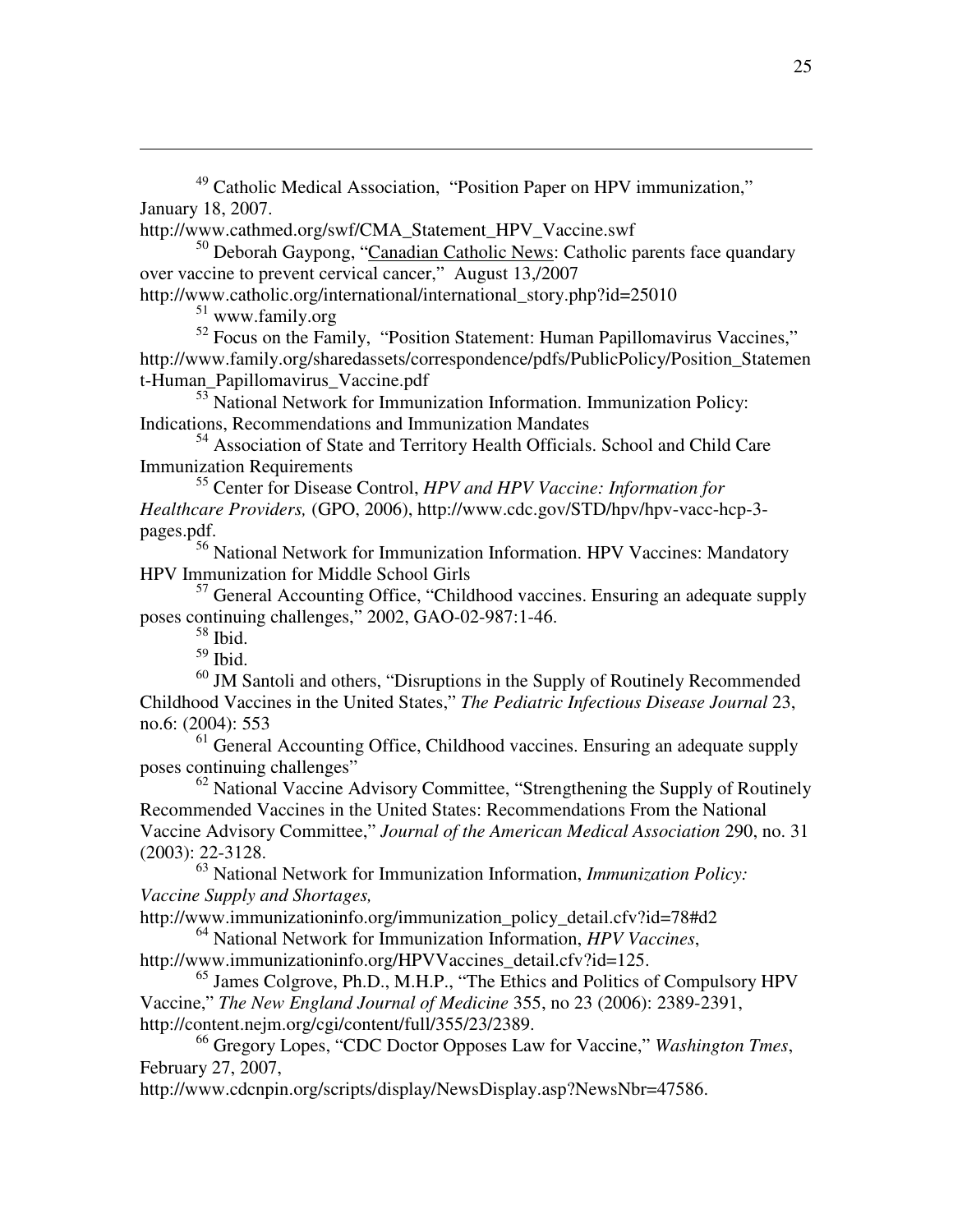$67$ "Effectiveness of a Middle School Vaccination Law," Morbidity and Mortality Weekly Report 50, no. 31 (2001): 660.

http://www.cdc.gov/MMWR/preview/mmwrhtml/mm5031a2.htm.

 $68$ Ibid.

 $\overline{a}$ 

 $69$  Ibid.

 $^{70}$ National Center for HIV/AIDS, Viral Hepatitis, STD, and TB Prevention, *COLORADO – 2007 Profile*, (Online) 2007, Center for Disease Control, http://www.cdc.gov/nchhstp/stateprofiles/Colorado/Colorado\_Profile.htm (accessed April 20, 2008).

 $7<sup>1</sup>$  Shalini Kulasingam and Evan Myers. "Potential Health and Economic Impact of Adding a Human Papillomavirus Vaccine to Screening Programs," JAMA 290, no. 6 (2003), (accessed March 28, 2008).

 $72$  Gillian Sanders and Al Taira, "Cost effectiveness of a potential vaccine for Human papillomavirus," *Emerging Infectious Diseases* 9, no. 1 (2003): par. 1, http://www.cdc.gov/ncidod/EID/vol9no1/02-0168.htm

 $^{73}$  Ibid.

 $74$  Ibid., par. 5.

<sup>75</sup> Janet Dollin and Nili Kaplan-Myrth. "Cervical cancer awareness and HPV prevention in Canada," *Canada Family Physician* 53, no. 4 (2007) 694, http://www.pubmedcentral.nih.gov/articlerender.fcgi?tool=pubmed&pubmedid=1787272 2

- <sup>76</sup> Ibid., 696.
- <sup>77</sup> Ibid., 696.
- <sup>78</sup> Ibid., 697.
- $79$  Ibid.
- $80$  Ibid.

<sup>81</sup> D. S. Fedson, "Adult immunization." *Journal of the American Medical Association* 272 (1994): 1133, http://jama.ama-assn.org/cgi/content/abstract/272/14/1133

<sup>82</sup> National Conference of State Legislatures Online, "HPV Vaccine" *HPV* 

*Vaccine Legislation 2007-2008, http://www.ncsl.org/programs/health/HPVvaccine.htm*   $83$  Ibid.

 $^{84}$  Ibid.

<sup>85</sup> Centers for Disease Control, *Genital HPV Infection – CDC Fact Sheet*

<sup>86</sup> Ibid.

 $87$  Ibid.

<sup>88</sup> Angie A. Welborn, *Mandatory Vaccinations: Precedent and Current Laws*, Washington DC: Congressional Research Service, 1.

 $\frac{89}{9}$  Ibid.

- <sup>90</sup> Ibid., 1-2.
- $91$  Ibid., 2.
- $92$  Ibid.
- $93$  Ibid., 2.
- $94$  Ibid., 2.
- $95$  Ibid., 3.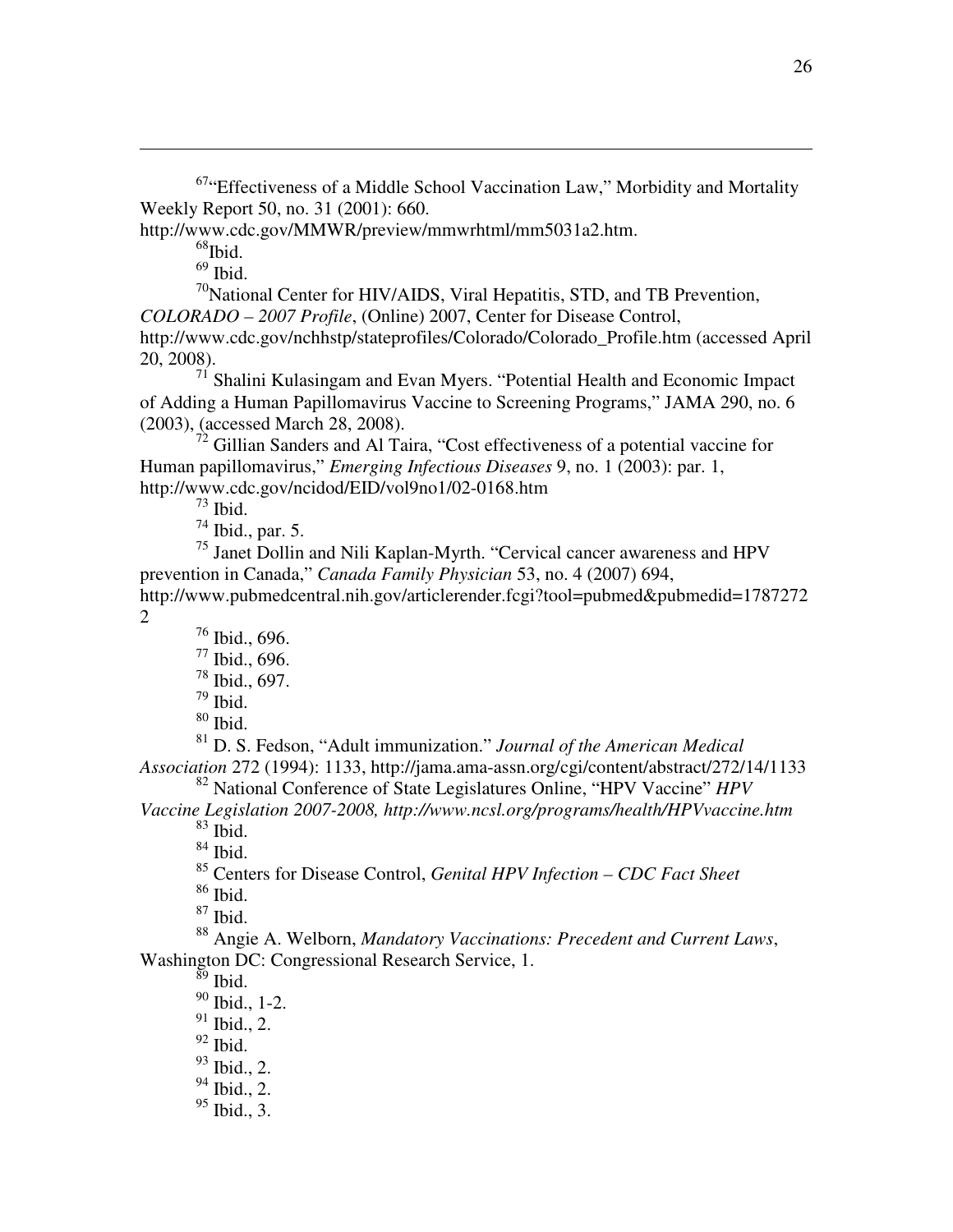<sup>96</sup> Ibid., 3.  $97$  Ibid., 3.

 $\overline{a}$ 

- <sup>98</sup> Ibid., 4.
- $99$  Ibid., 4.
- $100$  Ibid., 4.

# **Works Cited**

2006 Almanac of American Politics, "Colorado: State Profile," *Election National Journal.* http://election.nationaljourna;.com/states/co.htm#state.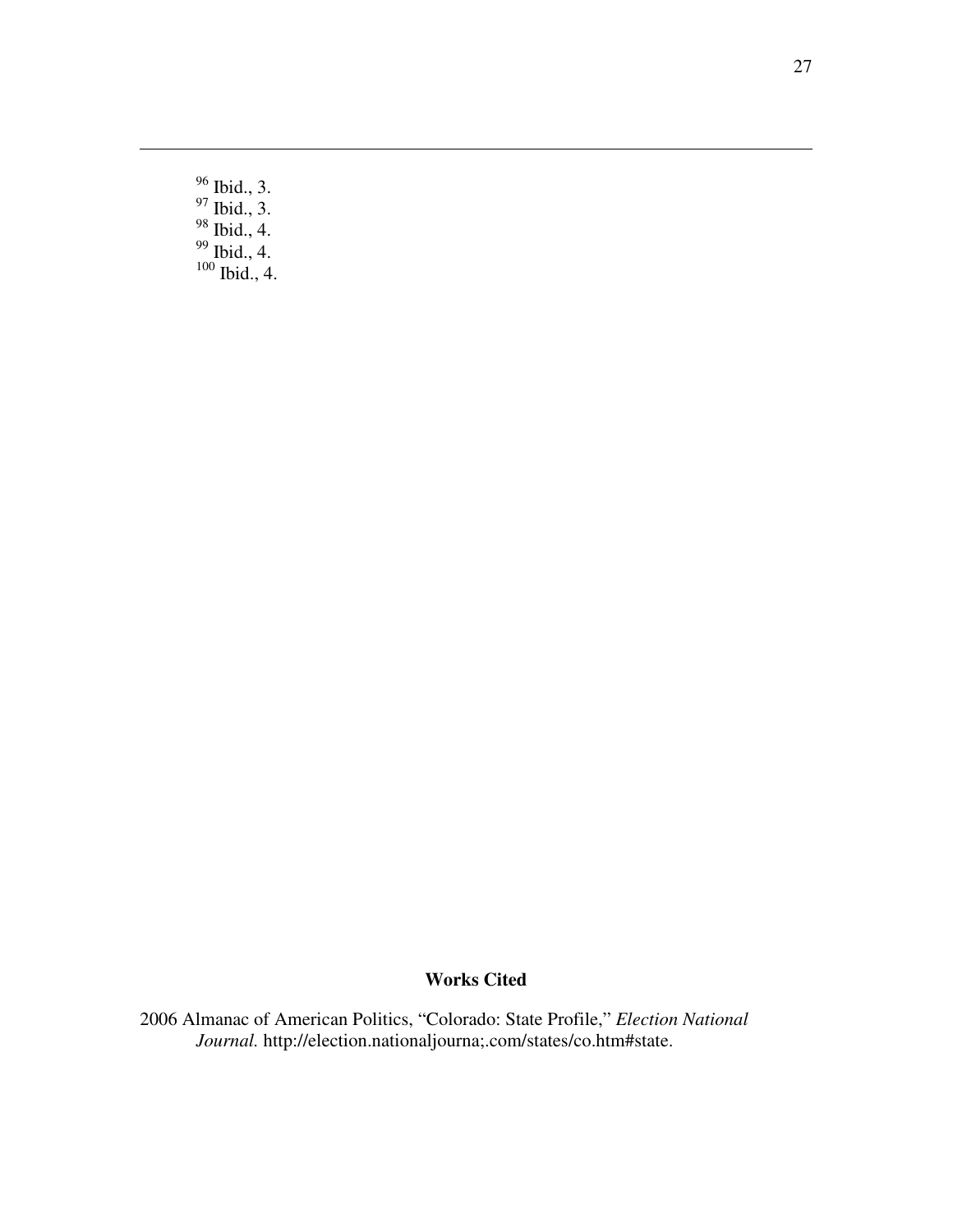Ackerman, Todd. "Doctors Say Perry's Inoculation Mandate is Premature." *Houston Chronicle.* February 7, 2007. http://www.cdcnpin.org/scripts/display/NewsDisplay.asp?NewsNbr=47455.

 $\overline{a}$ 

- Adult Immunization Resources for Providers. U.S. Department of Health and Human Resources. http://www.cms.hhs.gov/AdultImmunizations/02\_Providerresources.asp
- Aguado, Teresa and Sonia Pagllusi. "Efficacy and other milestones for human papillomavirus vaccine introduction." *Vaccine* 23, no. 5 (2004): 569
- "American Social Health Association HPV Resource Center." *American Social Health Association - Learn about STDs/STIs*. http://www.ashastd.org/hpv/hpv\_overview.cfm.
- America's Health Insurance Plans. *2007 Immunization Recognition Program.* 15
- Association of American Physicians and Surgeons. *"Hands Off Our Kids Coalition" Letter.* http://www.aapsonline.org/vaccines/gov-perry-letter.php.
- Association of State and Territory Health Officials. National Immunization Program FY09 Appropriations. 2008
- Auge, Karen. "Bill Seeks Proof of HPV Shot or Opt Out*." Denver Post,* January 16, 2007. http://www.denverpost.com/news/ci\_5027489.
- Bacon, Bob and others. "Senate Bill 80: Requires Females to get the HPV Vaccine." *Colorado*, Home School Legal Defense Association. http://www.hslda.org/Legislation/State/co/2007/COSB80/default.asp.
- Bruce, Victoria Craig and JP Wieske. *Health Insurance Mandates in the States 2008*. Council for Affordable Health Insurance.
- Cadman, L. and others,. "Awareness of human papillomavirus among women attending a well woman clinic." *Sexually Transmitted Infections* 79, no. 4 (2003): 320. http://www.ncbi.nlm.nih.gov/pubmed/12902585
- Catholic Medical Association. "Position Paper on HPV immunization," January 18, 2007. http://www.cathmed.org/swf/CMA\_Statement\_HPV\_Vaccine.swf
- Center for Disease Control. *Genital HPV Infection CDC Fact Sheet*. http://www.cdc.gov/std/HPV/STDFact-HPV.htm.
- Center for Disease Control. *HPV and HPV Vaccine: Information for Healthcare Providers.* (GPO, 2006). http://www.cdc.gov/STD/hpv/hpv-vacc-hcp-3-pages.pdf.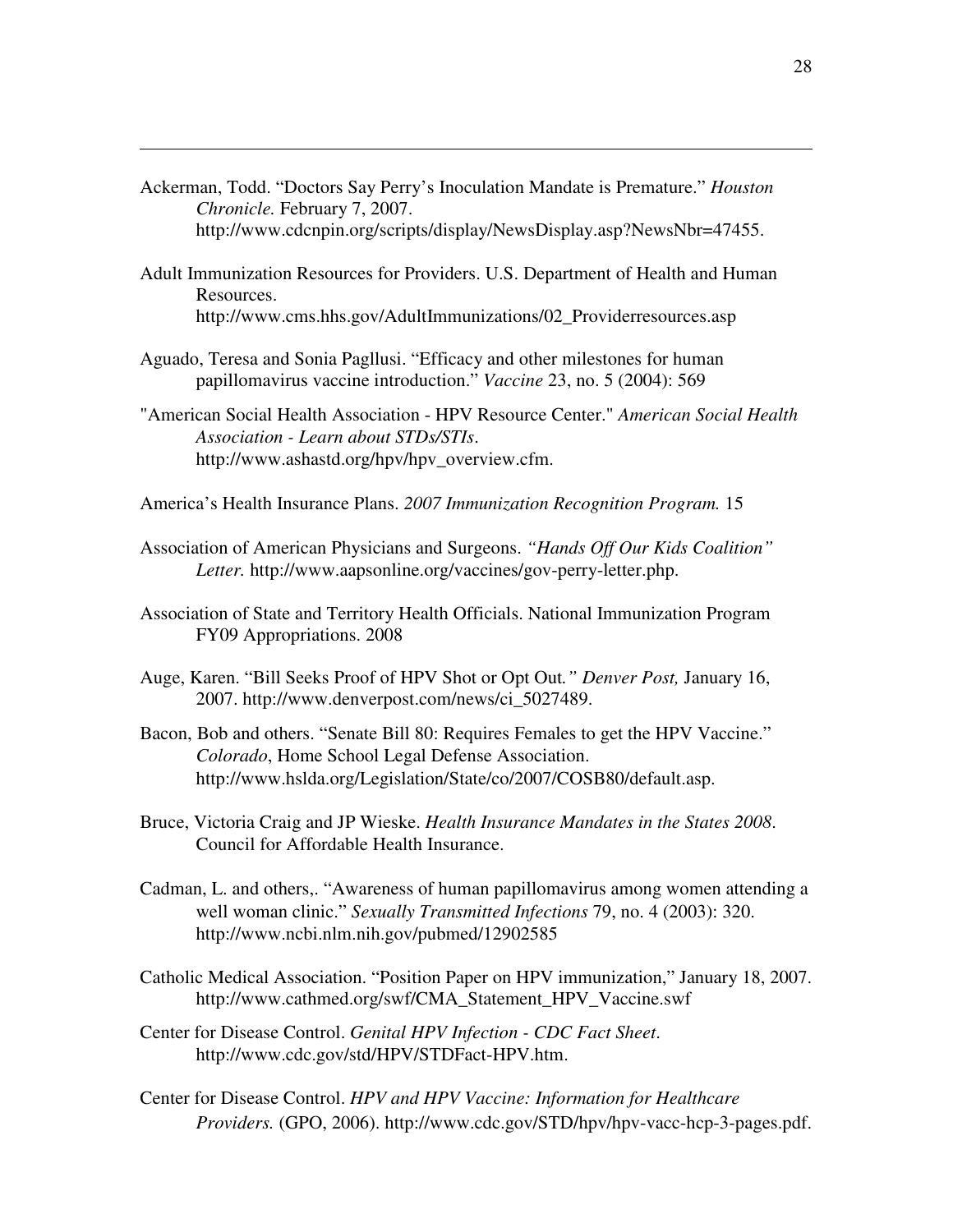Center for Disease Control Online. "Vaccines for Children Program," *Homepage*, http://www.cdc.gov/vaccines/programs/vfc/default.htm

 $\overline{a}$ 

- Center For Disease Control Online. "Vaccines for Children Program." *VFC: Federal Register.* http://www.cdc.gov/vaccines/programs/vfc/fee-fedreg.htm.
- Clausing, Jeri. "Tie vote ties up vote on HPV Vaccine." *Denver Post.* March 3, 2007. http://www.denverpost.com//ci\_5340744?IADID=Search-www.denverpost.comwww.denverpost.com
- CNN AmericaVotes 2006. *State Races: Colorado,*  http://www.cnn.com/ELECTION/2006/pages/results/states/CO/.
- Cohen, Susan. "A Long and Winding Road: Getting the HPV Vaccine to Women in the Developing World." *Guttmacher Policy Review* 10 (2007). http://www.guttmacher.org/pubs/gpr/10/3/gpr100315.html.
- James Colgrove, Ph.D., M.H.P., "The Ethics and Politics of Compulsory HPV Vaccine," *The New England Journal of Medicine* 355, no 23 (2006): 2389-2391, http://content.nejm.org/cgi/content/full/355/23/2389
- Colorado Department of Public Health and Environment. "Parent Letter 2007." January 26 2007. http://www.cdphe.state.co.us/dc/immunization/0708schoolyear/PARENTLETTE R.pdf
- Colorado General Assembly, http://www.leg.state.co.us/.
- Committee on Immunization Finance Policies and Practices, Division of Health Care Services and Division of Health Promotion and Disease Prevention. 2000 *Calling the Shots: Immunization Finance Policies and Practices* Washington D.C.: The National Academies Press.

Commonwealth of Kentucky, House Bill 143, January 3, 2007.

Commonwealth of Kentucky, House Bill 345, March 1, 2007.

Commonwealth of Massachusetts, Docket #604, 2007.

Commonwealth of Massachusetts, Senate Bill 102, June 11, 2007.

Commonwealth of Virginia, Senate Bill 1230, October 1, 2008.

Commonwealth of Virginia House Bill 2035, October 1, 2008.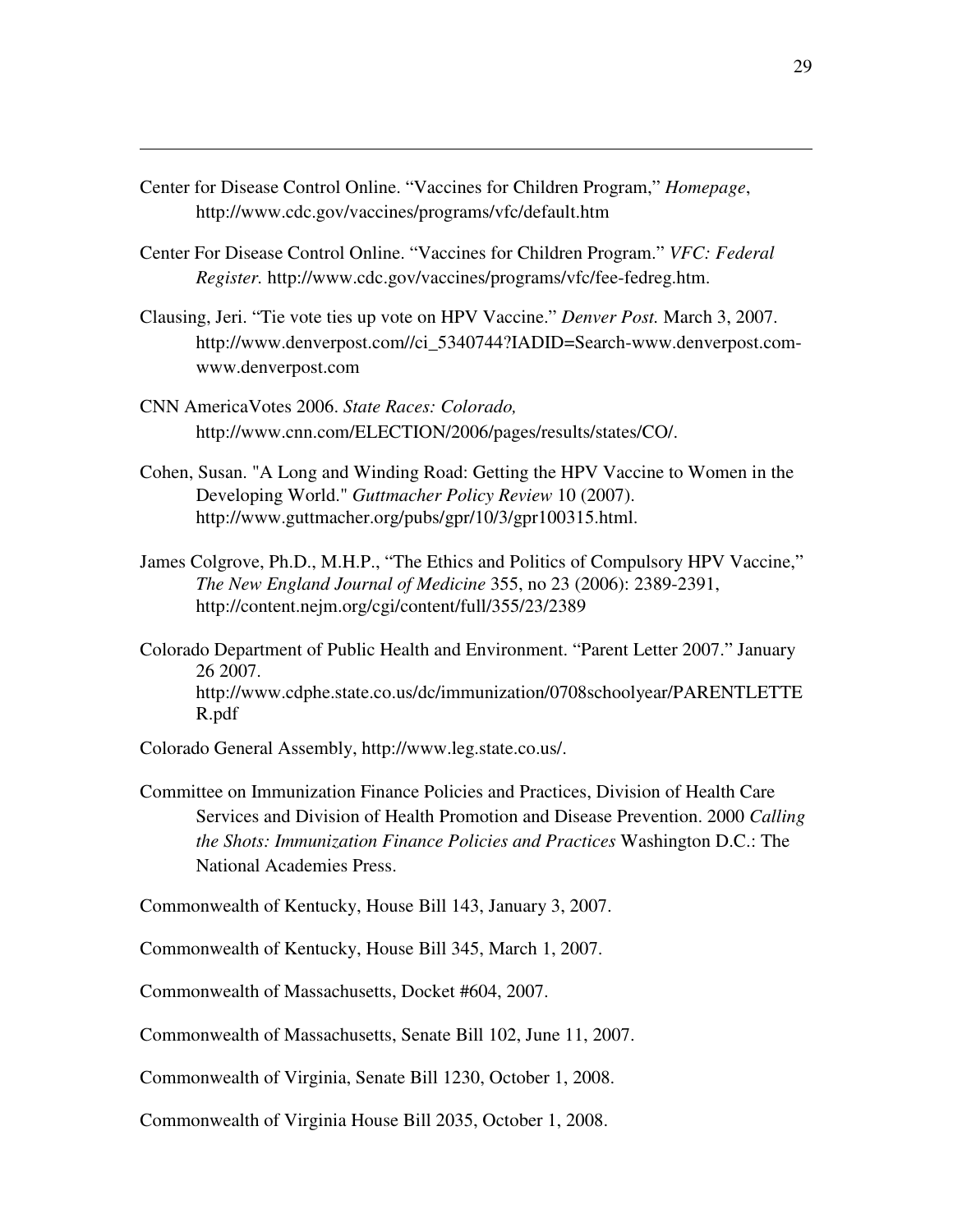Commonwealth of Virginia, House Bill 1914, January 23, 2007.

- Dempsey, Amanda, and Davis Matthew. "Overcoming Barriers to Adherence to." *American Journal of Managed Care* 12 (2006): S484-S491.
- District of Columbia, Bill 17-0030, 2007.

 $\overline{a}$ 

- Dollin, Janet and Nili Kaplan-Myrth. "Cervical cancer awareness and HPV prevention in Canada," *Canada Family Physician* 53, no. 4 (2007) 694, http://www.pubmedcentral.nih.gov/articlerender.fcgi?tool=pubmed&pubmedid=1 787272
- Dunne, Eileen and others. "Prevalence of HPV Infection Among Females in the United States." *Journal of the American Medical Association* 297 (2007): 813-819. http://jama.ama-assn.org/cgi/content/full/297/8/813.
- "Effectiveness of a Middle School Vaccination Law," Morbidity and Mortality Weekly Report 50, no. 31 (2001): 660. http://www.cdc.gov/MMWR/preview/mmwrhtml/mm5031a2.htm.
- "Fact sheet--HPV (human papillomavirus)." U S Food and Drug Administration Home Page. http://www.fda.gov/womens/getthefacts/hpv.html.
- Fedson. D.S. "Adult immunization." *Journal of the American Medical Association.* 272 (1994): 1133, http://jama.ama-assn.org/cgi/content/abstract/272/14/1133
- Focus on the Family. "Position Statement: Human Papillomavirus Vaccines." http://www.family.org/sharedassets/correspondence/pdfs/PublicPolicy/Position\_S tatement-Human\_Papillomavirus\_Vaccine.pdf
- Fredrickson, Dorien D., Kim M. Kies and Cindy A. Burbach. "Immunization Compliance among Public and Private School Children." *The Journal of School Health* 67, no.1 (1997): 75-77. http://vnweb.hwwilsonweb.com.
- Friedman, Allison and Hilda Shepeard. "Exploring the Knowledge, Attitudes, Beliefs, and Communication Preferences of the General Public Regarding HPV." *Health Education & Behavior* 34 (2007): 471-485.
- Gaypong, Deborah. "Canadian Catholic News: Catholic parents face quandary over vaccine to prevent cervical cancer." August 13,/2007 http://www.catholic.org/international/international\_story.php?id=25010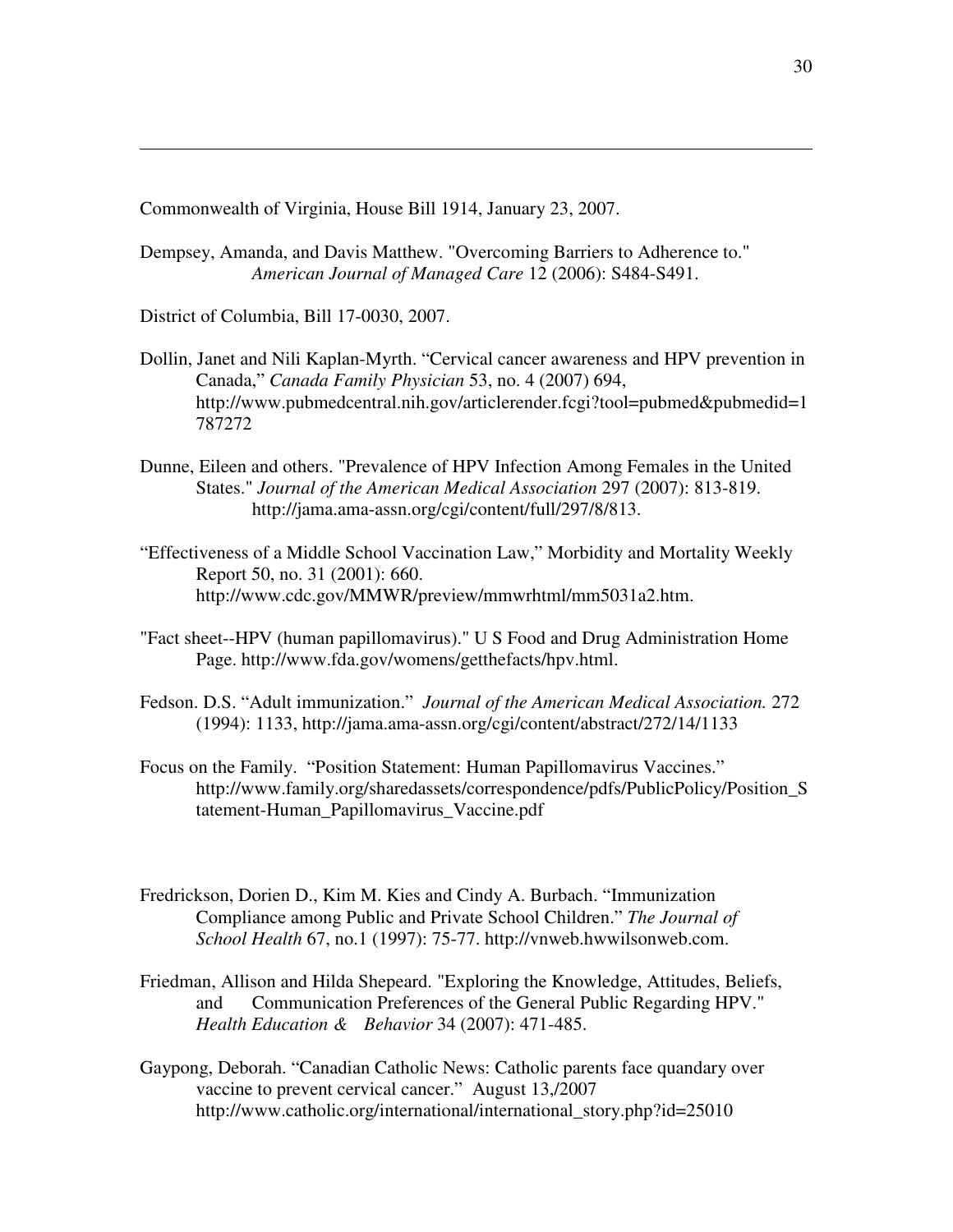General Accounting Office. *Childhood vaccines. Ensuring an adequate supply poses continuing challenges*, 2002. Washington, D.C: GAO-02-987:1-46.

 $\overline{a}$ 

- Glik, Deborah and others. "Impact of Immunization Education Program on Middle **School** Adolescents." *American Journal of Health Behavior* 28, no. 6 (2004): 487-497.
- Goldie, Sue and others. "Projected Clinical Benefits and Cost effectiveness of a Human Papillomavirus 16/18 Vaccine." *Journal of the National Cancer Institute* 96 (2004): 604-615, http://jnci.oxfordjournals.org/cgi/content/abstract/96/8/604.
- Goodwin, Kristine. "Funding Childhood Immunization." *NCSL LegisBrief* 8, No. 45. (2000). http://www.ncsl.org/programs/pubs/lbriefs/legis845.htm
- Gostin, Lawrence, and Catherine Deangelis. "Mandatory HPV Vaccination." *Journal of the American Medical Association* 297 (2007): 1921-1923. http://jama.amaassn.org/cgi/content/full/297/8/813.
- Gust, Deborah A. "Parental Vaccine Beliefs and Child's School Type." *The Journal Of School Health* 75, no. 7 (2005): 276-280. http://vnweb.hwwilsonweb.com.
- Hinman, AR, WA Orenstien, and L Rodewald. *Financing Immunizations in the United States. Clinical Infectious Diseases* 38 (2004):1440-1446
- Hitti, Miranda. "Poll: Less Than Half of Parents Surveyed Support State Laws Requiring Teen Girls to Get HPV Vaccine." WebMD Medical News. March 23, 2007. http://www.webmd.com/parenting/news/20070523/hpv-vaccine-few-parentsback-mandate.
- "Human Papillomavirus and Genital Warts, NIAID, NIH." National Institute of Allergy and Infectious Diseases. http://www3.niaid.nih.gov/healthscience/healthtopics/human\_papillomavirus/inde x.htm.
- *Immunization Policy Financing Immunizations*. National Network for Immunization Information. http://www.immunizationinfo.org/immunization\_policy\_detail.cfv?id=47

Institute of Medicine. 2005 *Vaccine Safety Research, Data Access, and Public Trust* Washington D.C.: The National Academies Press.

July/August 2007 Billing for Medicare Part D Vaccines. American Academy of Family Physicians. http://www.aafp.org/fpm/20070700/33bill.html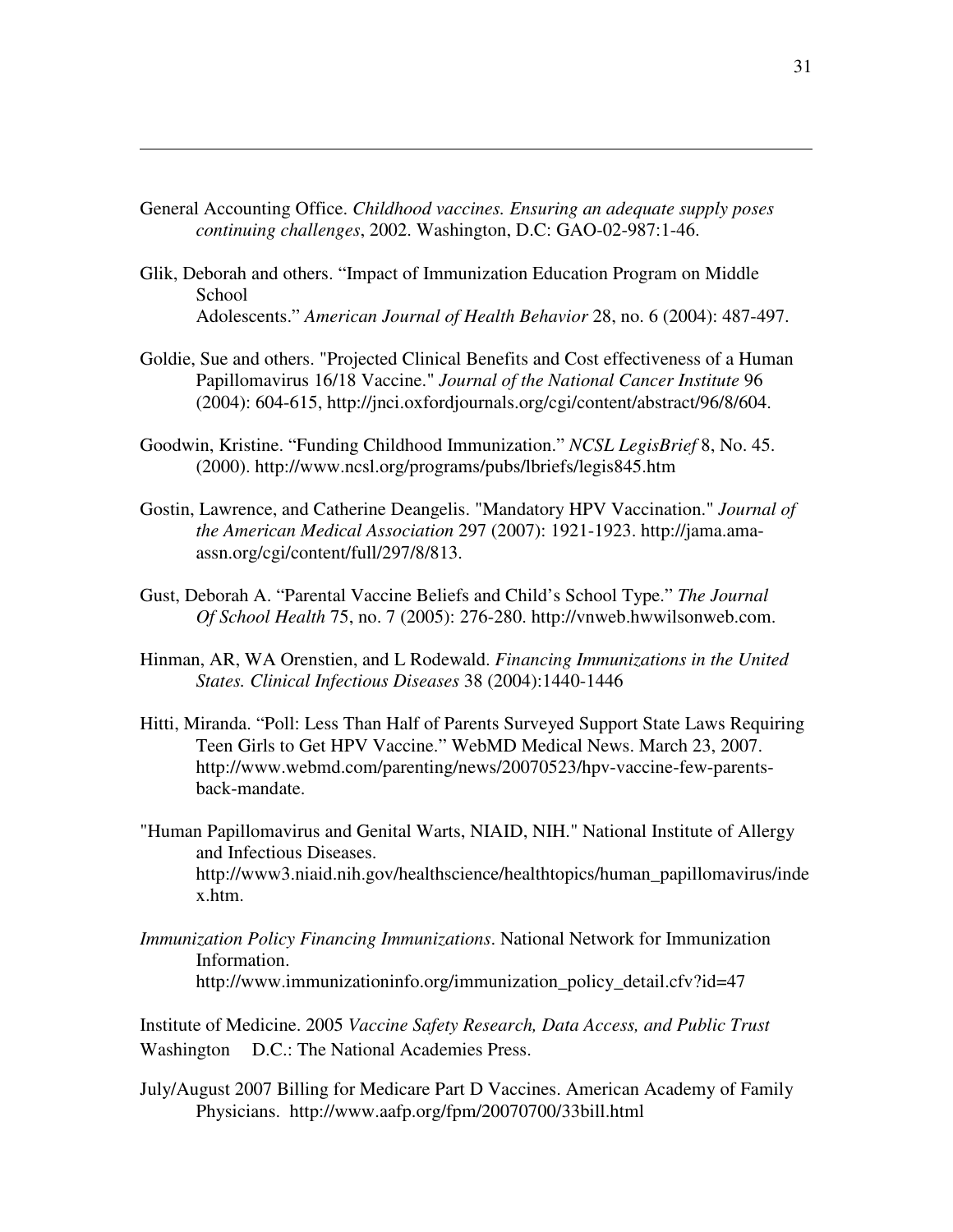Kosmin, Barry A., Egon Mayer and Ariela Keysar. "American Religious Identification Survey 2001." http:/ /www.gc.cuny.edu/faculty/research\_briefs/aris.pdf

 $\overline{a}$ 

- Kulasingam, Shalini, and Evan Myers. "Potential Health and Economic Impact of Adding a Human Papillomavirus Vaccine to Screening Programs." *Journal of the American Medical Association* 290 (2003): 781-789. http://jama.amaassn.org/cgi/content/abstract/290/6/781.
- Lee, Grace. "Emerging Gaps in Vaccine Financing for Underinsured Children in the U.S." Presentation to CDC Advisory Committee on Immunization Practices, 27 June 2007. 4
- Gregory Lopes, "CDC Doctor Opposes Law for Vaccine," *Washington Tmes*, February 27, 2007, http://www.cdcnpin.org/scripts/display/NewsDisplay.asp?NewsNbr=47586.
- Mao, Constance and others. "Efficacy of Human Papillomavirus-16 Vaccine to Prevent Cervical Intraepithelial Neoplasia." *Obstetrics & Gynecology* 107 (2006): 18-27. http://acogjnl.highwire.org/cgi/content/abstract/107/1/18.
- National Center for HIV/AIDS, Viral Hepatitis, STD, and TB Prevention, *COLORADO – 2007 Profile*, (Online) 2007, Center for Disease Control, http://www.cdc.gov/nchhstp/stateprofiles/Colorado/Colorado\_Profile.htm (accessed April 20, 2008).
- "National Cervical Cancer Public Education Campaign: Welcome." National Cervical Cancer Public Education Campaign: Welcome. http://www.cervicalcancercampaign.org/.
- National Council of State Legislatures Online, "HPV Vaccine." *HPV Vaccine Legislation 2007-2008, http://www.ncsl.org/programs/health/HPVvaccine.htm*
- National Immunization Program FY09 Appropriations. The Association of State and Territorial Health Officials.
- National Network for Immunization Information, *HPV Vaccines*, http://www.immunizationinfo.org/HPVVaccines\_detail.cfv?id=125
- National Network for Immunization Information. *HPV Vaccines: Mandatory HPV Immunization for Middle School Girls*. http://www.immunizationinfo.org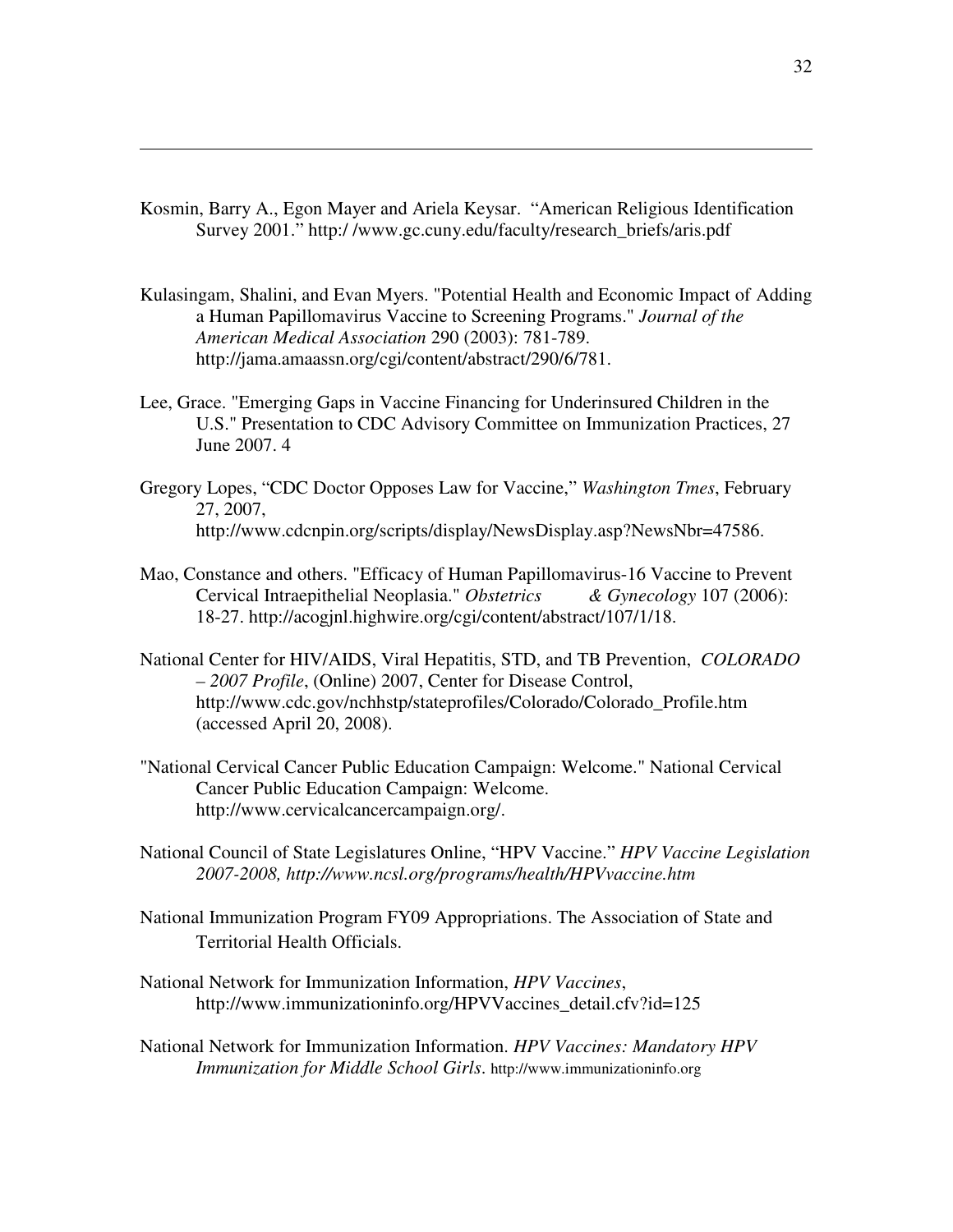National Network for Immunization Information. *Immunization Policy: Vaccine Supply and Shortages*. http://www.immunizationinfo.org/immunization\_policy\_detail.cfv?id=78#d2

 $\overline{a}$ 

- National Vaccine Advisory Committee. "Strengthening the Supply of Routinely Recommended Vaccines in the United States: Recommendations From the National Vaccine Advisory Committee." *Journal of the American Medical Association* 290, no. 31 (2003): 22-3128.
- "Opting in; One question should guide HPV vaccine policy: how effectively and efficiently it promotes public health." *The Houston Chronicle*, Feb 8, 2007. 10. http://mutex.gmu.edu:2294/ips/start.do?prodId=IPS.
- Pollack, Andrew and Stephanie Saul. "Merck to Halt Lobbying for Vaccines for Girls." *New York Times*, February 21, 2007. http://www.nytimes.com/2007/02/21/business/21merck.html?\_r=4&hp=&adxnnl  $=1$ &oref=slogin&adxnnlx=1172015658-ZnY/5A3YiREYGi26iRi1Tw&oref=slogin&oref=slogin.
- Salmon, Daniel. "Mandatory Immunization Laws and the Role of Medical, Religious and Philosophical Exemptions." *Institute of Vaccine Safety.* Johns Hopkins Bloomberg School of Public Health, http://www.vaccinesafety.edu/exemptreview101503.pdf
- Sanders, and Taira. "Cost-Effectiveness of a Potential Vaccine for Human papillomavirus."*Emerging Infectious Disease* 9 (2003): 37-48.
- Santoli, JM. and others. "Disruptions in the Supply of Routinely Recommended Childhood Vaccines in the United States." *The Pediatric Infectious Disease Journal* 23, no.6: (2004): 553
- State of California, Assembly Bill No. 16, December 4, 2006.
- State of Colorado, Senate Bill 07-080, April 5, 2007
- State of Connecticut, House Bill 6085, January 14, 2007.
- State of Florida, Senate Bill 660, May 4, 2007.
- State of Georgia, Senate Bill 155, March 1, 2007.

State of Illinois, House Bill 115, May 25, 2007.

State of Illinois, Senate Bill 10, March 2, 2007.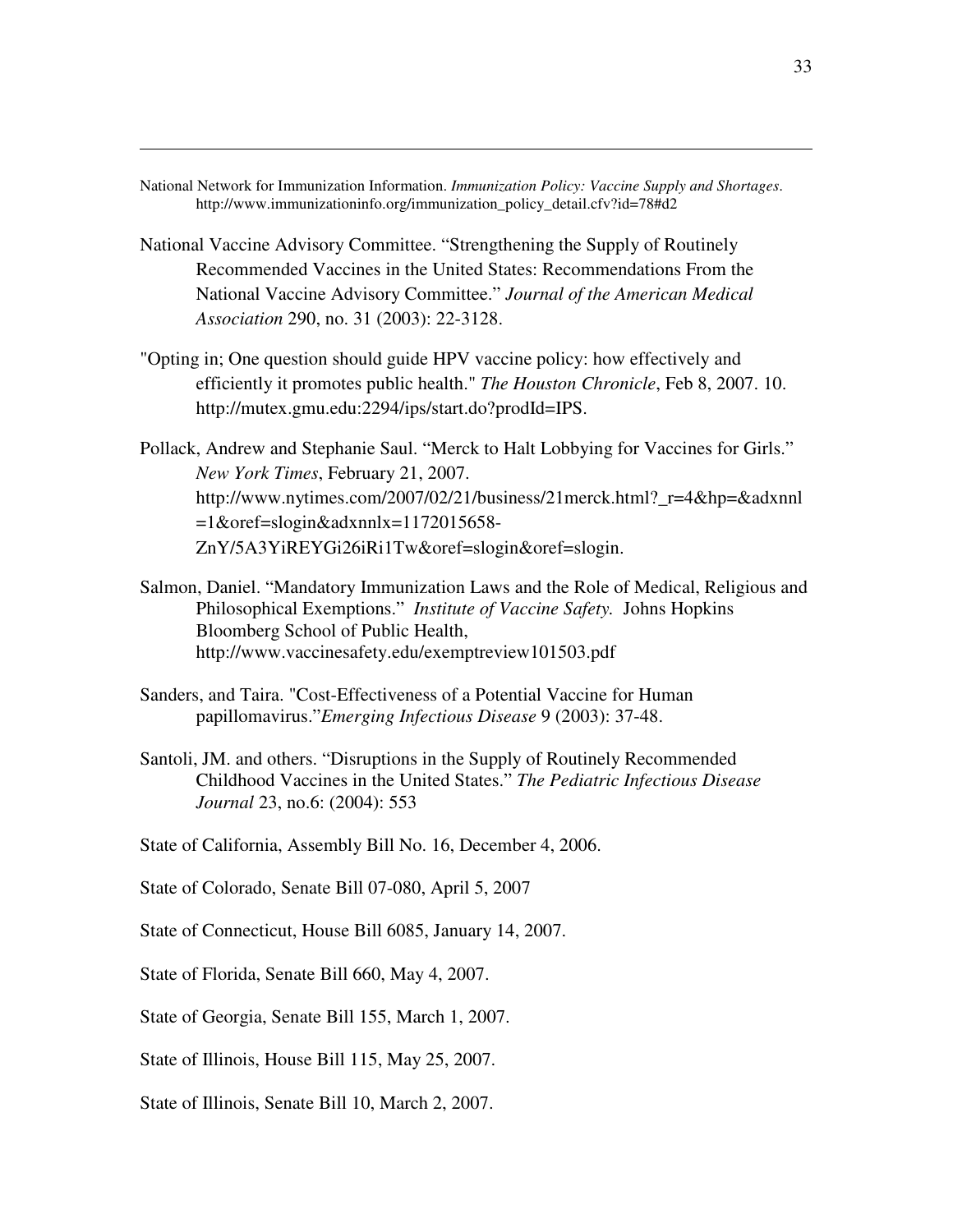State of Indiana, Public Law 80, 2007

 $\overline{a}$ 

- State of Iowa, Senate File 43, January 25, 2007.
- State of Iowa, House File 611, July 1, 2007.
- State of Kansas, House Bill 2227, February 7, 2007.
- State of Maryland, Senate Bill 54, January 18, 2007.
- State of Michigan, House Bill 4164, January 30, 2007.
- State of Michigan, House Bill 4104, January 23, 2007.
- State of Michigan, House Bill 5171, September 5, 2007.
- State of Michigan, Senate Bill 133, January 31, 2007.
- State of Missouri, House Bill 802, May 7, 2007.
- State of Missouri, Senate Bill 514, April 17, 2007.
- State of Minnesota, Senate File 243, January, 25, 2007.
- State of Mississippi, House Bill 895, January 30, 2007.
- State of New Mexico Senate Bill 1174, 2007.
- State of New York, Bill A0 7403, April 13, 2007.
- State of New York, Senate Bill 4394, April 13, 2007.
- State of Ohio, House Bill 81, February 28, 2007.
- State of Oklahoma, Senate Bill 487, February 8, 2007.
- State of South Carolina, House Bill 3136, April 18, 2007.
- State of Texas, Senate Bill 110, April 25, 2007.
- State of Texas, Executive Order 4, February 2, 2007.
- State of Vermont, House Bill 256, February 8, 2007.